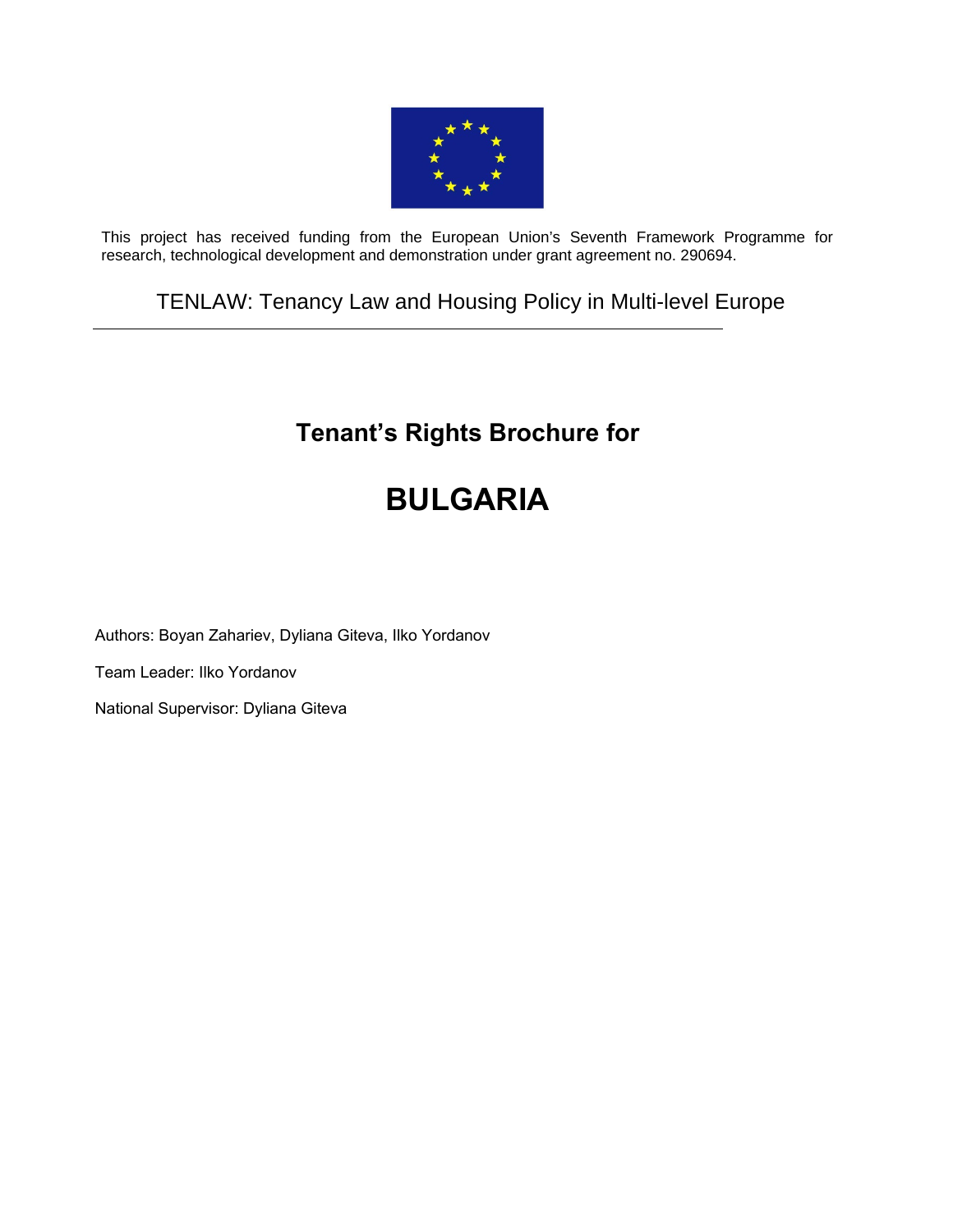# Tenant's Rights Brochure

## **BULGARIA**

Boyan Zahariev, Dyliana Giteva-Gantcheva, Ilko Yordanov

## **Summary of Contents**

| 3.2. Landlord's rights           |  |
|----------------------------------|--|
|                                  |  |
| 4. Ending the tenancy            |  |
|                                  |  |
| 4.1. Termination by the tenant   |  |
|                                  |  |
| 4.2. Termination by the landlord |  |
|                                  |  |
| 4.3. Return of the deposit       |  |
|                                  |  |
| 4.4. Adjudicating a dispute      |  |
|                                  |  |
| 5. Additional information        |  |
|                                  |  |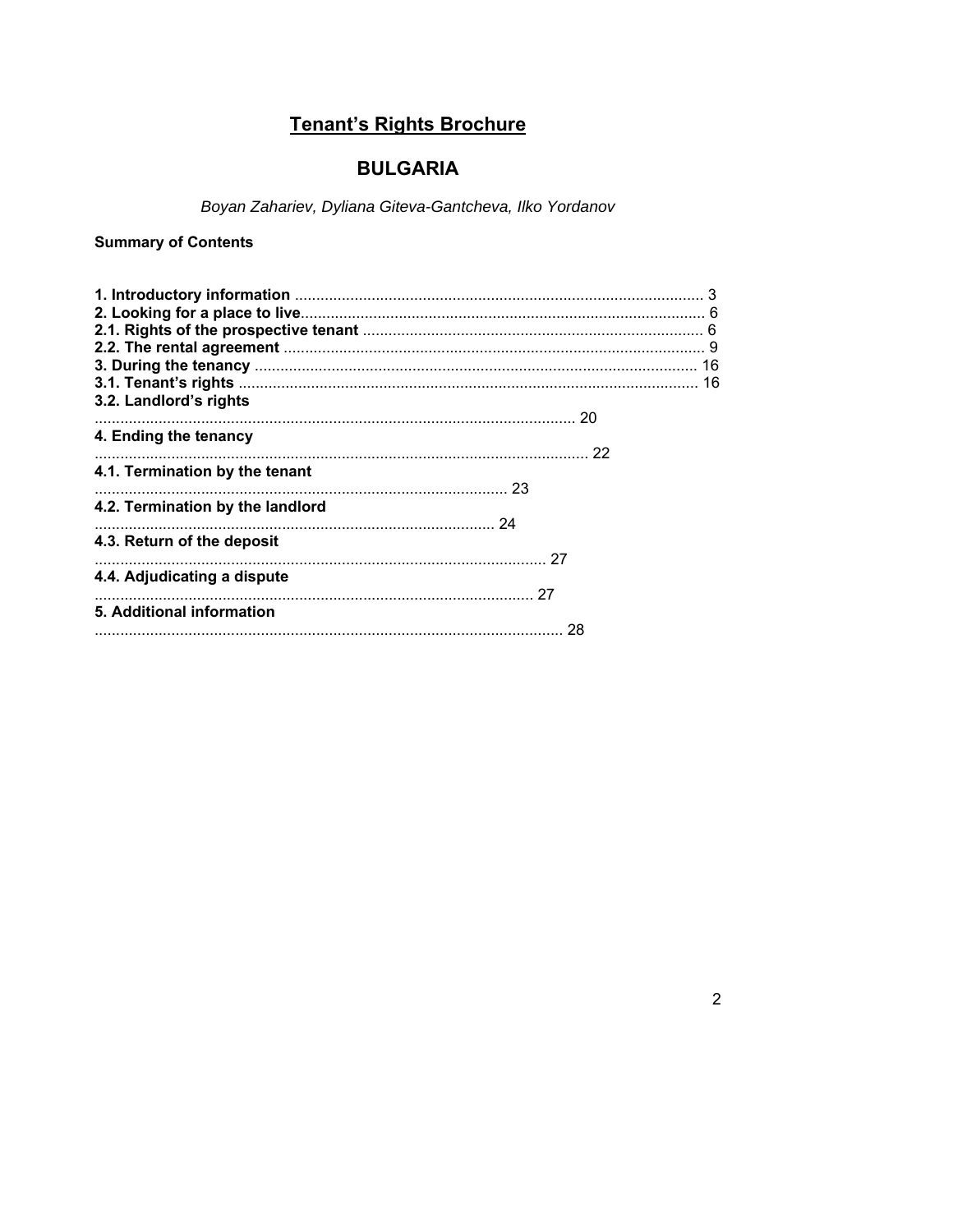#### **1. Introductory information Give a very brief introduction on the national rental market**

#### **o Current supply and demand situation**

In 2011 the whole Bulgarian housing stock consists of 3,887,149 units. More than two thirds (67.94%) of them are situated in residential buildings, and are inhabited. In addition, beyond the dwellings in residential buildings there are 21,338 homes in nonresidential buildings, 3,547 non-conventional (sub-standard) and mobile dwellings, and 792 institutional dwellings. The overall number of the inhabited dwellings is 2,666,733, representing 68.6% of the national housing stock (incl. 141,244 or 3.6% inhabited holiday houses/second homes). 7,068,967 residents lived in the inhabited dwellings according to the Census 2011, so the average Bulgarian home is inhabited by 2.65 persons. (Source: National Statistical Institute, Census, 20[1](#page-2-0)1<sup>1</sup>)

Bulgaria is among the EU Member States with highest rate of homeownership: 87% of the population consist of owners. Tenants account for 18.5% of the population. Approximately 6% of the population lives shared abodes (cohabitation of tenants and owners).

The overall number of dwellings with either private or public rental tenants in Bulgaria is approximately half a million: 487,564 residents, representing 18.3% of all inhabited dwellings. Every fifth dwelling in cities (21.8%) is inhabited by tenants, while in the villages the share of dwellings with tenants is only 9.3%.

Tenancy is typical city phenomenon: 93% of rented dwellings and 92% of tenants are situated in the cities. Tenants living rent free also prevail in the cities – 77% of them live in cities and 23% in villages. The same goes for tenants living in cohabitation with owners: 86% of them live in cities and only 14% in villages.

#### **o Main current problems of the national rental market from the perspective of tenants**

- Shortage of social housing in big cities and very small number of newly constructed social dwellings; The demand for social dwellings exceeds extensively its supply; For example, currently, in the Municipality of Sofia (inhabited with app. 1.3 million citizens) the number of social dwellings is about 5,000. The list of enrolled individuals with established needs of accommodation in social houses is significantly longer: some citizens registered recently in the list of enrolled individuals with identified housing needs, have a theoretical chance of access to municipal housing after about half a century;
- Relatively low incomes and high food costs and overheads payments for water, electricity, heating and maintenance of the house) (consisting almost half of the

<span id="page-2-0"></span><sup>1</sup> Преброяване на населението и жилищния фонд в Република България през 2011 г., Том 2. Жилищен фонд/Книга 2. Жилища, НСИ, 2012, 20.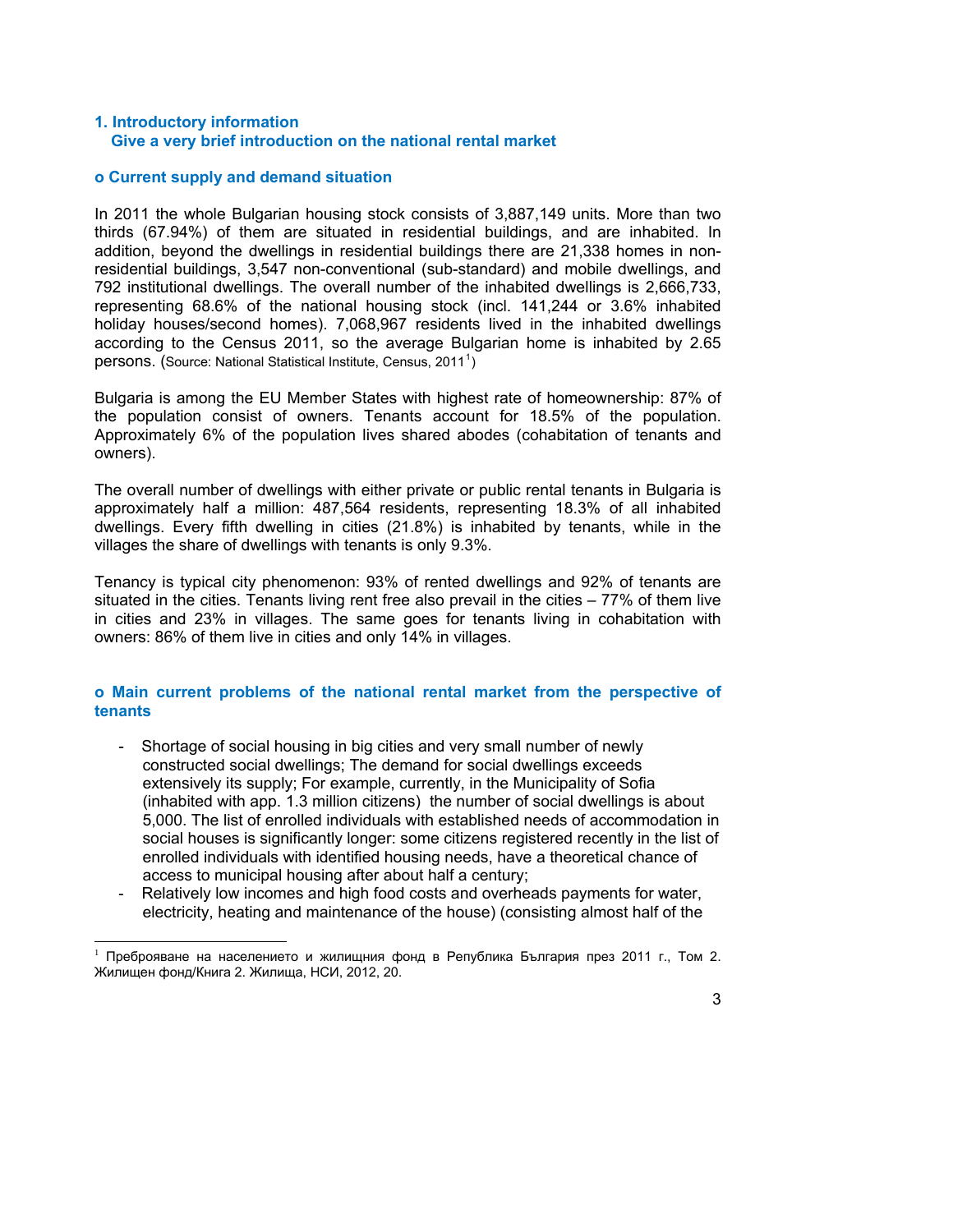household spending), and the higher interest costs on potential mortgage (in case of changing the rental housing with dwelling ownership);

- higher 'turnover' in social housing and lack of investments in dwelling maintenance significantly depreciate the quality of life in those abodes.
- Perceptions of renting without public tasks are much more positive compared to renting public housing.

#### **o Significance of different forms of rental tenure**

The data from the last Census show that as of 1 February 2011, 96.9% of the inhabited dwellings are owned by individuals, 2.6% belong to the state or municipalities and 0.5% are properties of legal entities.

Tenants that pay rent are equal in number to the various types of rent free tenants (6.2% of all residents). The share of tenants paying rent in villages (1.7%) is much smaller than the share of tenants that do not pay rent (5.1%) or tenants sharing the dwelling with owners and other rent free residents (3.1%).

#### **Private renting**

The overall share of tenants that pay rent at market price is very low: about 120,000 (1.7% of all residents), and 785,000 tenants (11.1% of all residents) rent at reduced price or for free.

 **housing with a public task" (e.g. dwellings offered by housing associations, public bodies etc)** 

In 2011 the state owned housing stock comprised of 92,314 units, of which 24.3% was not inhabited<sup>[2](#page-3-0)</sup>. The remaining 69,878 dwellings were inhabited, which is only about 15% of all state owned housing units in 1985 (441, 49[3](#page-3-1))<sup>3</sup>. In reality, the whole state owned housing stock that is currently in use in all towns is  $64,723^4$  $64,723^4$  $64,723^4$ . In the rural areas, the inhabited state-owned dwellings have never reached more than 3.2% of the state owned rental stock,<sup>[5](#page-3-3)</sup> it can be concluded that the decrease in number and share of state and municipal dwellings has affected primarily the larger urban areas. All in all between 1985 and 2011 the number of state-owned dwellings in Bulgaria was reduced more than 6 times from 441,493 (of which 409,692 in the towns) to 69,878 (of which 64,723 in the towns).

**o Some general recommendations to foreigners on how to find a rental home (including any specificities with respect to the position of foreigners on the national rental market)** 

<sup>&</sup>lt;sup>2</sup> Преброяване на населението и жилищния фонд в Република България през 2011 г., Том 2. Жилищен фонд/Книга 2. Жилища, НСИ, 2012, 23.

 $3$  Ibid.

 $<sup>4</sup>$  Ibid.</sup>

<span id="page-3-3"></span><span id="page-3-2"></span><span id="page-3-1"></span><span id="page-3-0"></span> $<sup>5</sup>$  Ibid.</sup>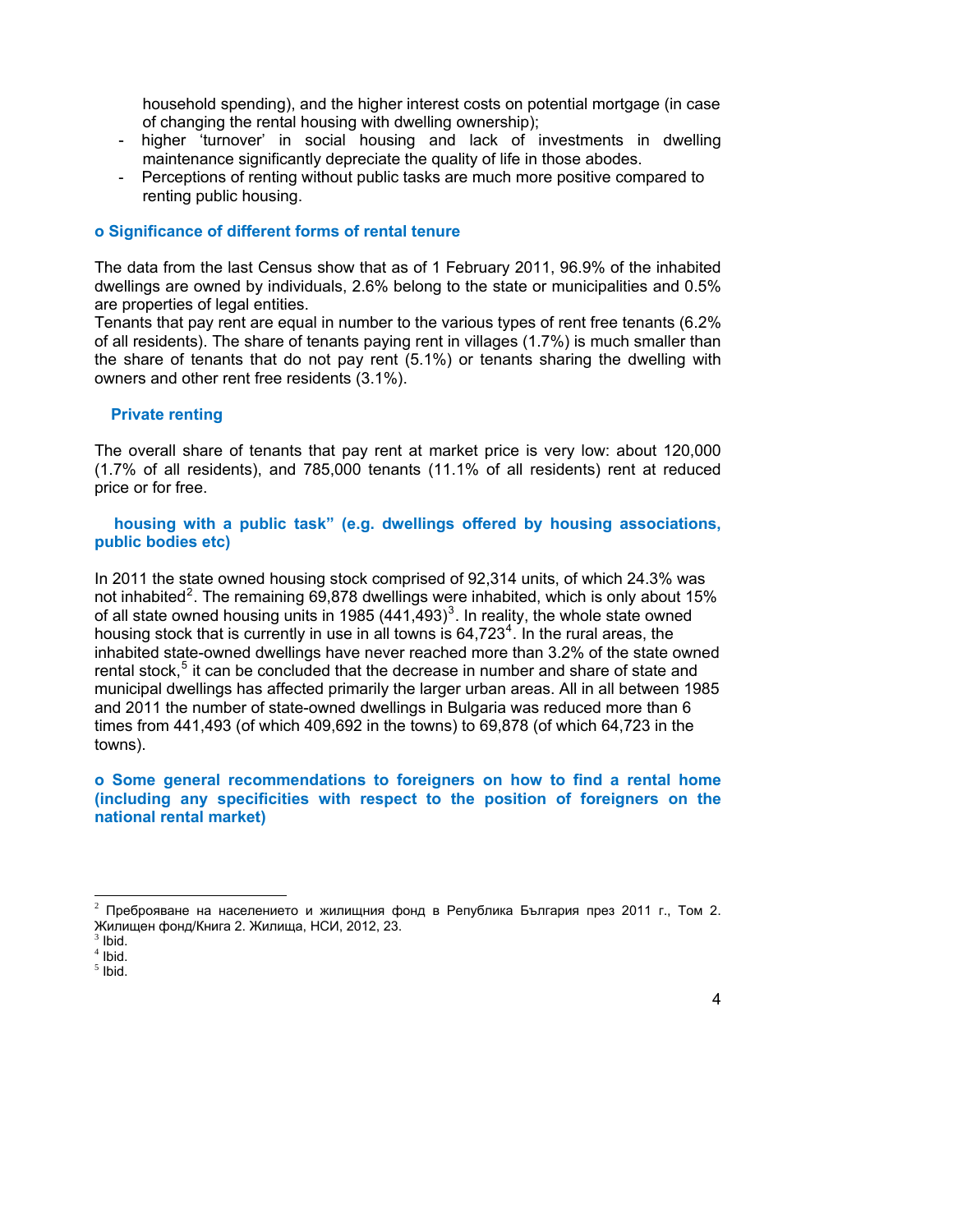It is highly advisable for a foreigner to address a well-known brokerage agency with proven track of experience. The National Real Estate Association (NREA), NGO<sup>[6](#page-4-0)</sup> and the Bulgarian National Association 'Active Consumers'<sup>[7](#page-4-1)</sup> can also be used as a starting point.

#### **o Main problems and "traps" in tenancy law from the perspective of tenants**

- Cheating from false owners pretending to be land lords;
- The landlord refuses to return the deposit after termination of the tenancy agreement;
- The landlord violates peaceful using of the dwelling  $-$  disturbs the tenant, enters the property without asking for permission in a reasonable period before intended entering, initiates different repairing activities of the property without appropriate arrangements with the tenant;
- The landlord harasses the tenant to make him/her pay higher rental price;
- Landlord changes the locks of the dwelling, not permitting the tenant to enter and or to take his/her possessions.
- Landlord evicts the tenant before having the dispute solved by the court.
- The landlord does not fulfil his/her obligation to repair damages different from these caused by the ordinary usage of the dwelling.
- Discrimination refusal to enter into agreement or imposing less favourable conditions for the tenants belonging to different minorities or vulnerable groups (incl. refugees).

| <b>Bulgarian</b>                      | Latin<br>transliteration       | <b>Translation into English</b> |
|---------------------------------------|--------------------------------|---------------------------------|
| Собственик                            | Sobstvenik                     | Owner                           |
| Наемодател                            | Naemodatel                     | Lessor                          |
| Наемател                              | <b>Naematel</b>                | Lessee                          |
| Наем                                  | naem                           | Rent                            |
| Текущи разходи                        | Tekushti razhodi               | Operating costs                 |
| Индексация на наема                   | Indexatsiya na<br>naema        | Indexed rent                    |
| Депозит                               | deposit                        | Security deposit                |
| Дребни поправки                       | Drebni popravki                | Minor maintenance work          |
| Комисионна                            | Komissionna                    | Brokerage fee                   |
| Повишаване на наема                   | Povishavane na<br>naema        | Rent increase                   |
| Разходи за комунални<br><b>УСЛУГИ</b> | Razhodi za<br>komunalni uslugi | <b>Utility costs</b>            |
| Прекратяване на договор               | Prekratyavane na<br>dogovor    | Termination of the contract     |

#### **"Important legal terms related to tenancy law"**

<sup>&</sup>lt;sup>6</sup> Professional organization estimated to represent some 10% of all real estate operators throughout the country, <http://www.nsni.bg/en> (English version of the web-site available), March 2014.

<span id="page-4-1"></span><span id="page-4-0"></span>Leading consumers' organization in the country, [http://aktivnipotrebiteli.bg,](http://aktivnipotrebiteli.bg/) March 2014.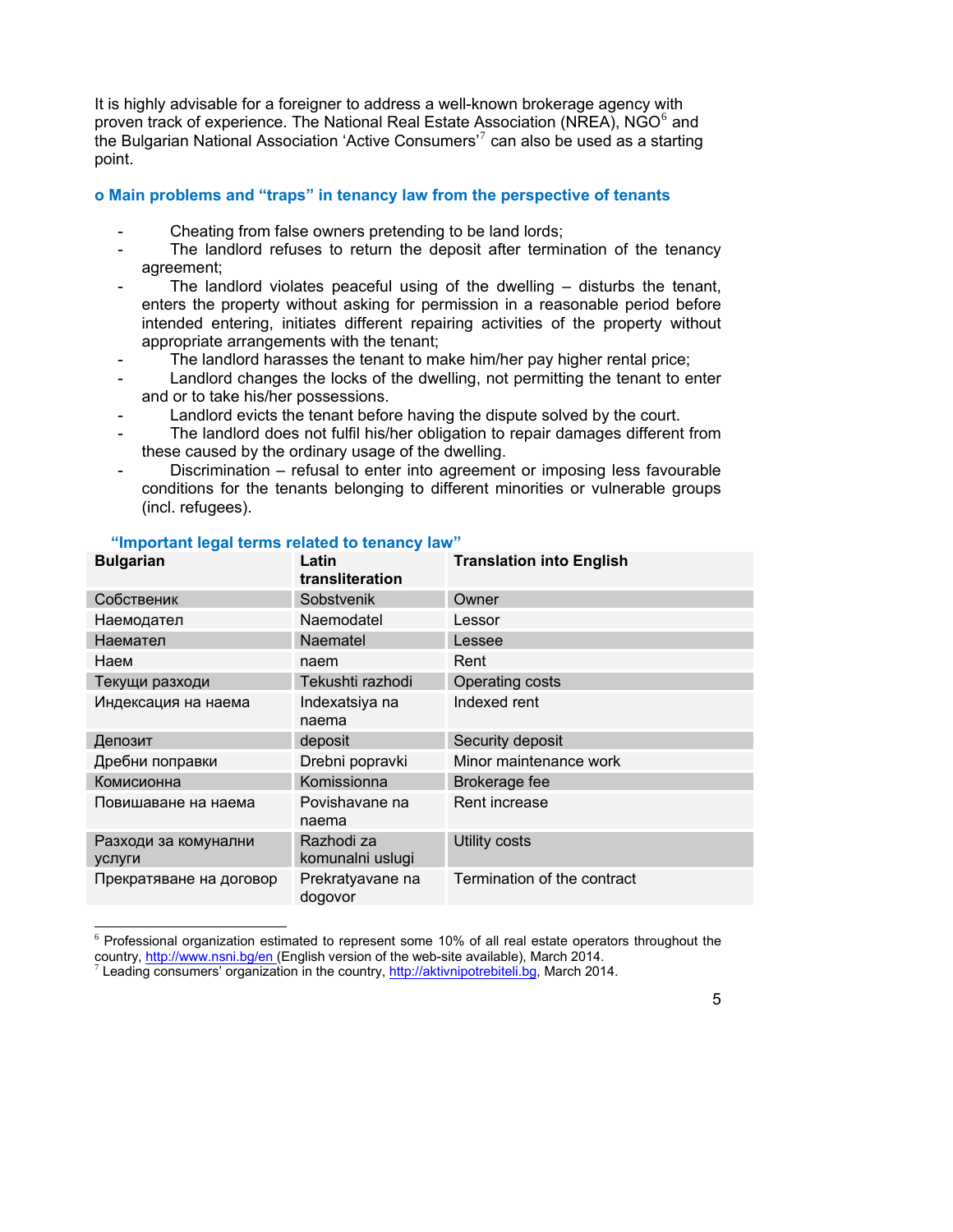| Срочен договор     | Srochen dogovor    | Fixed-term contract |
|--------------------|--------------------|---------------------|
| Съдебен изпълнител | Sadeben izpalnitel | Enforcement agent   |

#### **2. Looking for a place to live 2.1. Rights of the prospective tenant**

#### **● What bases for discrimination in the selection of tenants are allowed/prohibited? What about, for example, status as a foreigner, student, unmarried partner, or person with a short-term work contract?**

Protection against Discrimination Act<sup>[8](#page-5-0)</sup> in its relevant parts provides for prohibition of any practice or indirect discrimination based on sex, race, nationality, ethnic belonging, human genome, citizenship, origin, religion or belief, education, convictions, political affiliation, personal or public status, disability, age, sexual orientation, family status, property status or any other characteristics established by an Act or by an international agreement party to which is the Republic of Bulgaria. This provision concerns both private and public housing relations. Several types of measures shall not be considered Discrimination, inclusive the special measures in favour of underprivileged persons or groups of persons on the grounds of the characteristics under Art. 4, para. 1, for the purpose of equalising their possibilities, inasmuch as while these measures are necessary<sup>[9](#page-5-1)</sup>. Therefore, the state targeted policy and measures, for example in the area of social housing, shall not be considered discrimination.

#### **● What kinds of questions by the landlord are allowed (e.g. on sexual orientation, intention to have children etc)? If a prohibited question is asked, does the tenant have the right to lie?**

#### **Private tenancy**

A simple identity check of the lessee and her or his family members which will inhabit the dwelling usually are made by presenting of the ID documents of the lessee. The implementation of systematised questionnaires is not prohibited by the law however the information collected must be kept in compliance with the requirements of the Law for Protection of the Personal Data $^{10}$  $^{10}$  $^{10}$ .

#### **Public tenancy**

It is left to the municipal authorities to decide what kind of data and documents to request from the applicants for municipal dwellings. Usually, the applicant for a municipal dwelling shall file a declaration containing, among others, the following information: full names of the applicant and family members (household); data regarding the type, size, ownership and duration of the actual occupancy of the property currently occupied by the applicant; transactions with any real estate done in the past; ownership

<sup>&</sup>lt;sup>8</sup> Protection against Discrimination Act, promulgated in State Gazette issue [86](http://pravo5.ciela.net/Dispatcher.aspx?Destination=Document&Method=OpenEdition&DocId=2135472388&Category=normi&Edition=0&lang=bg-BG) of 30 September 2003, in force from 1 January 2004, last amended State Gazette issue 68 of 2 August 2013, Art. 4, para. 1.

 $<sup>9</sup>$  Ibid., Art. 7.</sup>

<span id="page-5-2"></span><span id="page-5-1"></span><span id="page-5-0"></span><sup>&</sup>lt;sup>10</sup> Law for Protection of the Personal Data, promulgated State Gazette 1 of 4 January 2002, last amended and supplemented State Gazette 15 of 15 February 2013.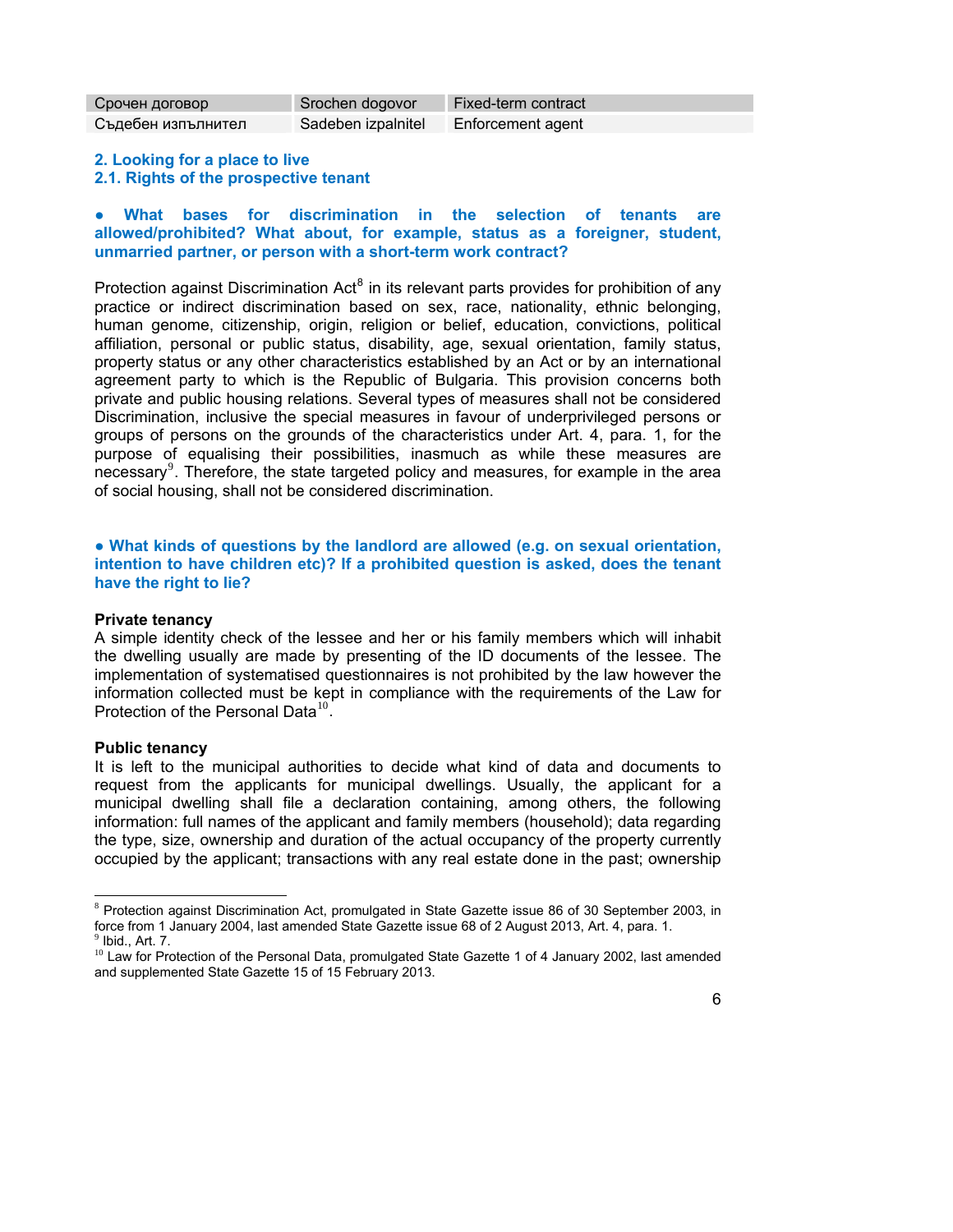of personal property whose value exceeds a certain amount; total annual income of the family (household) for the previous year originating from salaries and pensions, as well as additional income from honoraria, commercial activities, renting of private buildings, agricultural land etc.; evidence for previous filings, etc.

In addition to the information described below, the applicant is required to present the following documents: certificates issued by the Address Service; certificates from the Registry Agency for committed transactions with real estate on the territory of the Sofia Municipality or in the territory of other settlements; certificates issued by the Tax Office for declared properties, official certificates for annual income from the employment or civil servant relationship for the previous year; copies of filed tax returns; copies of lease contracts where the person and the members of his family (household) live on a free market rent; copy of the decision of the Medical Advisory Board, established degree of disability, etc. Similar requirements for declarations and presenting documents, issued by different authorities are included in the ordinances of other municipalities for the purpose of establishing housing needs of candidates for municipal housing and members of their families.

Non-presenting of required information and evidence, or declaring untrue information, or delay in submitting information shall result in a refusal for the accommodation of the person in a municipal house, or respectively, the tenancy relation to be terminated.

#### **● Is a "reservation fee" usual and legal (i.e. money charged by the landlord to allow the prospective tenant to participate in the selection process)?**

Although not prohibited by the law, in Bulgaria there are no cases of money charged by the landlord to allow the prospective tenant to participate in the selection process. Therefore, "the reservation fee" would be lawful if agreed between the parties. However, the commissions charged by the brokers are not regulated and some real agents collect additional fees for organising inspections and/or for providing of legal assistance.

#### **● What kinds of checks on the personal and financial status of the tenant are usual and legal (e.g. the landlord requiring an independent credit report)?**

Data checks on the prospective tenant would be lawful with the consent of the tenant. Private credit reference agencies keeping records on individuals do not exist. The Central Credit Register with Bulgarian National Bank<sup>[11](#page-6-0)</sup> is only accessible by banks and other financial institutions in relation to the assessment of the financial status of clients. Enquiries of the financial status are very rare and only in the sphere of the commercial renting. They are not practised in the private renting because the landlord has no means available to check the information eventually provided by the prospective tenant.

#### **● What is the role of estate agents in assisting the tenant in the search for housing? Are there other bodies or institutions assisting the tenant in the search for housing?**

<span id="page-6-0"></span><sup>&</sup>lt;sup>11</sup> Bulgarian National Bank, [http://www.bnb.bg/AboutUs/AUFAQ/CONTR\\_CREDIT\\_REGISTER\\_FAQ?toLang=\\_EN](http://www.bnb.bg/AboutUs/AUFAQ/CONTR_CREDIT_REGISTER_FAQ?toLang=_EN), December 2013.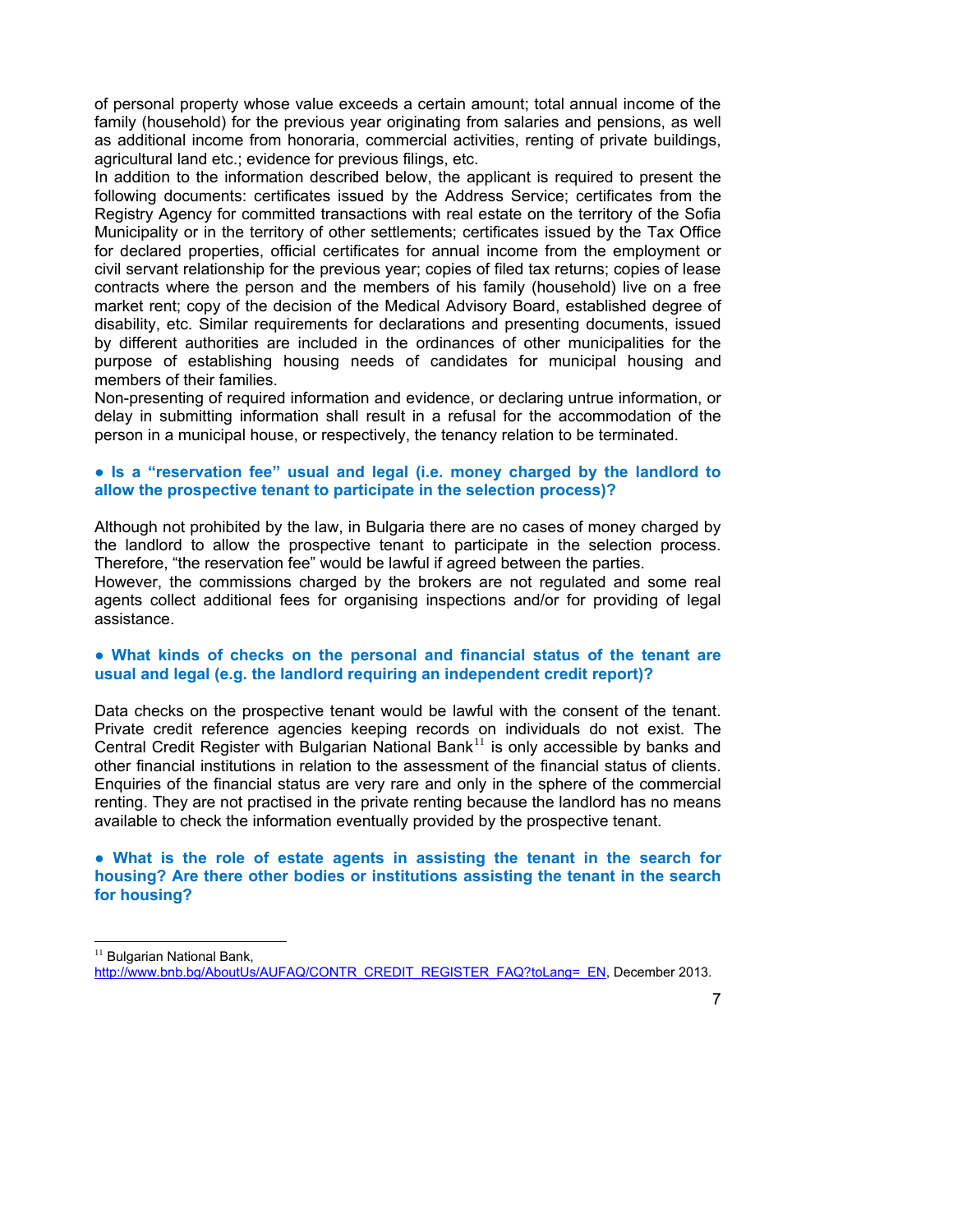The real estate agents provide intermediary and advertising services together with some accompanying services such as legal advice and assistance to the parties in the course of the negotiations and the concluding of the lease contracts. They provide information to prospective tenants for available dwellings on the basis of their requirements and organise inspections of the houses to let.

Generally, there is desire for direct search (through individual advertisements in specialised magazines and Internet sites) and negotiation between tenants and landlords. The avoidance of real estate mediation can be explained by the fact that the majority of landlords and tenants belong to low-income groups for which the amount of commission charged for the brokerage services is high, especially given the fact that often rental contracts are for a period less than one year.

Given the fact that there are lots of illegal real estate brokers<sup>[12](#page-7-0)</sup>, there are voices for the introduction of a licensing regime for the real estate agencies.

Official information for the available social housing and application procedures can be obtained by the specialised municipal and state administration. However, this information is not transparent, easily accessible, user-friendly enough and publicly available.

#### **● Are there any accessible "blacklists"¨ (or equivalent mechanisms) of bad landlords/tenants? Is there a system for rating and labelling preferred landlords/tenants?**

There are no blacklists of "bad tenants and landlords" in Bulgaria. Official channels for information of 'bad tenants' do not exist. In an informal manner some real estate agencies may give advice to their clients – landlords as to the reliability of the tenant wishing to rent the house. Real estate brokers do not maintain lists and do not exchange information of bad landlords.

In the field of public tenancy, for example, according to Article 65 of the Municipal Property Act<sup>[13](#page-7-1)</sup> as 'bad tenants' will be considered those individuals and/or members of their families, from which a municipal property is seized because it is being held on no legitimate grounds, is not being used as designed, or the need for use does not exist anymore. Usually, municipal orders provide a term, within which such a person will not be allowed to be accommodated in municipal housing.<sup>[14](#page-7-2)</sup>

The tenant is enabled to access the following registers or data and documents: access to the public property register where he/she could obtain information regarding the ownership of the dwelling or on any other circumstances that may hinder his/her tenancy rights in the future such as mortgages, claims concerning rights over the real estate, right to use, other recorded tenancy agreements, etc.; documents and data provided by the landlord in regard to his/her capacity to sign the contract, such as identity documents, power-of-attorney, etc. When the landlord is a company, a check may be done on the legal status of the company and its representatives in the public Trade Register $^{15}$  $^{15}$  $^{15}$ .

<sup>&</sup>lt;sup>12</sup> According to data from the joint study of NREA and the National Revenue Agency published in December 2012, 80% of real estate operators do not declare correct income, and evade taxes.

<sup>13</sup> Municipal Property Act, promulgated in State Gazette issue 44 of 21 May 1996, last amended State Gazette issue 66 of 26 July 2013, Art. 65.

 $14$  For instance, in Sofia Municipality this term is two years as of the date of the seizure.

<span id="page-7-3"></span><span id="page-7-2"></span><span id="page-7-1"></span><span id="page-7-0"></span><sup>&</sup>lt;sup>15</sup> Trade Register,<http://www.brra.bg/>, December 2013.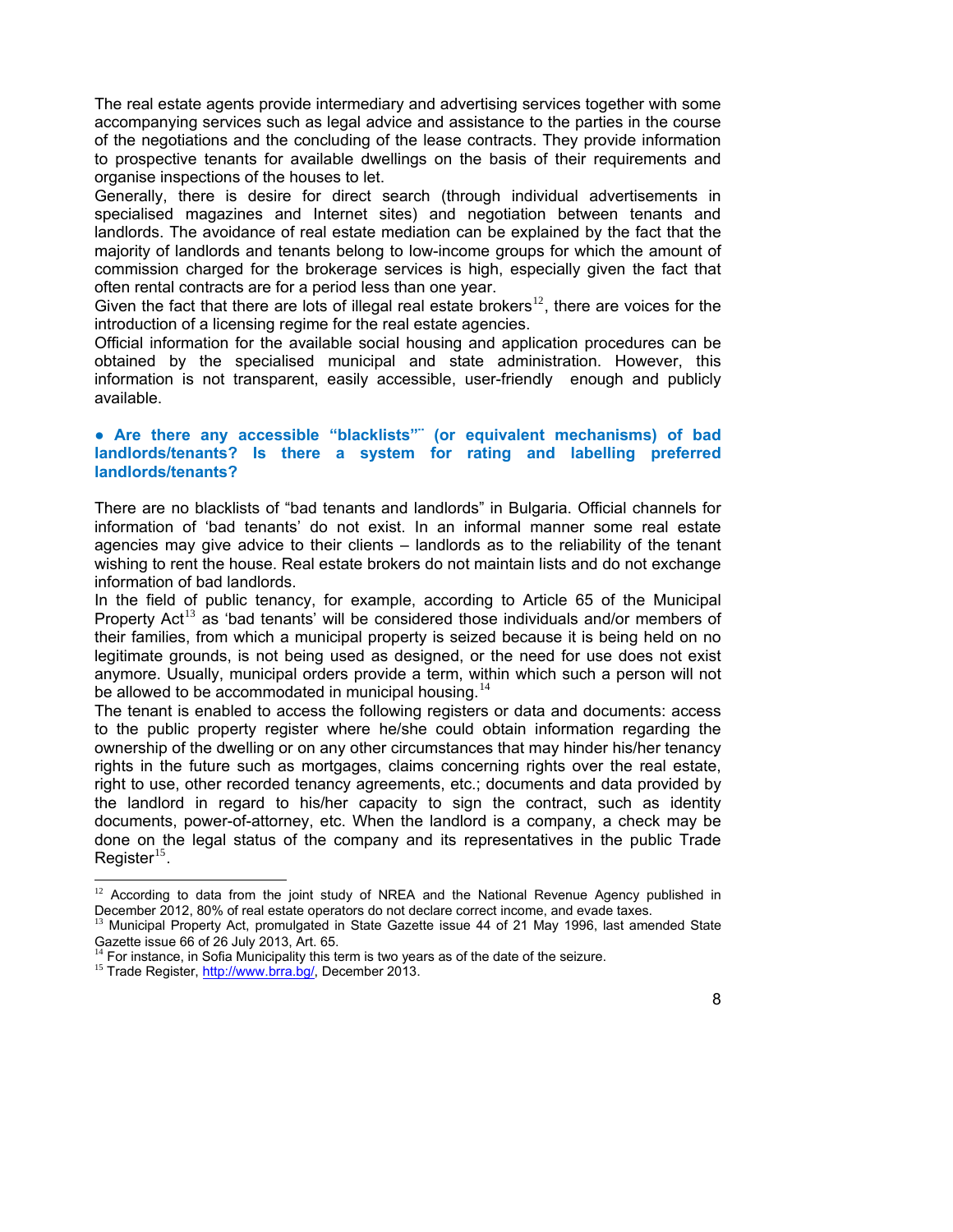#### **2.2. The rental agreement**

#### **● What are the requirements for a valid conclusion of a rental contract (is written form necessary; is registration necessary and if yes, what kinds of fees apply lawfully)?**

Lease contracts are not subject to compulsory registration. It is left to the common will of the parties whether to register their rent contract in the property register.

There is no explicit requirement for written form of lease. However, the lack of written contract can generate several problems in the internal relations between landlord and lessee – including falseness over rent, length of contract etc.

The written form is also relevant to the duration of the contract in cases of transfer of the real estate property. A written contract with a date of conclusion verified before a notary shall be binding for the new proprietor for the period of the contract but for not more than one year. A contract that is registered in the property register shall remain valid until the expiration of the time-period specified in it and the new proprietor will be obliged to comply with it.

In the context of the municipal renting, the rent relation comes as a result of a complex and often very long procedure, including as a minimum: entering of the candidates in a 'waiting list'; assessment of each candidate's application and classification of the candidates eligible for municipal lodging; issuing an accommodation order by the mayor of the municipality; conclusion of a rent contract in writing. Such procedure is followed for accommodation of officers in state owned departmental houses, as the chief of the respective authority specifies the conditions for assessment of the housing needs of the candidates and for amendment of the rental price.

#### **● What is the mandatory content of a contract?**

#### **o Which data and information must be contained in a contract?**

The *consent of the parties* to the contract over the main he main elements of the deal – *object and rent price* – is sufficient for the deal to be considered as concluded. The lacking stipulations regarding other conditions of the rent contract, such as period of the contract, payment deadlines, rights and obligations of the parties, etc., shall be substituted by the respective dispositive provisions of the law. However, when it comes to the burden of proof in an eventual court proceeding related to the rent contract, oral agreements between the parties would hardly be substantiated.

#### **o Duration: open-ended vs. time limited contracts (if legal, under what conditions?)**

Open-ended shall be considered any lease agreement that lacks provisions regarding time period. If the contract of lease has an indefinite term, each of the parties may renounce it by a one month notice to the other party. But if the lease is daily a one day notice shall be sufficient. In addition, a limited in time contract is converted into an openended upon transfer of the property to a new proprietor when the contract does not bear an officially certified date of signature and the lessee is in possession of the property.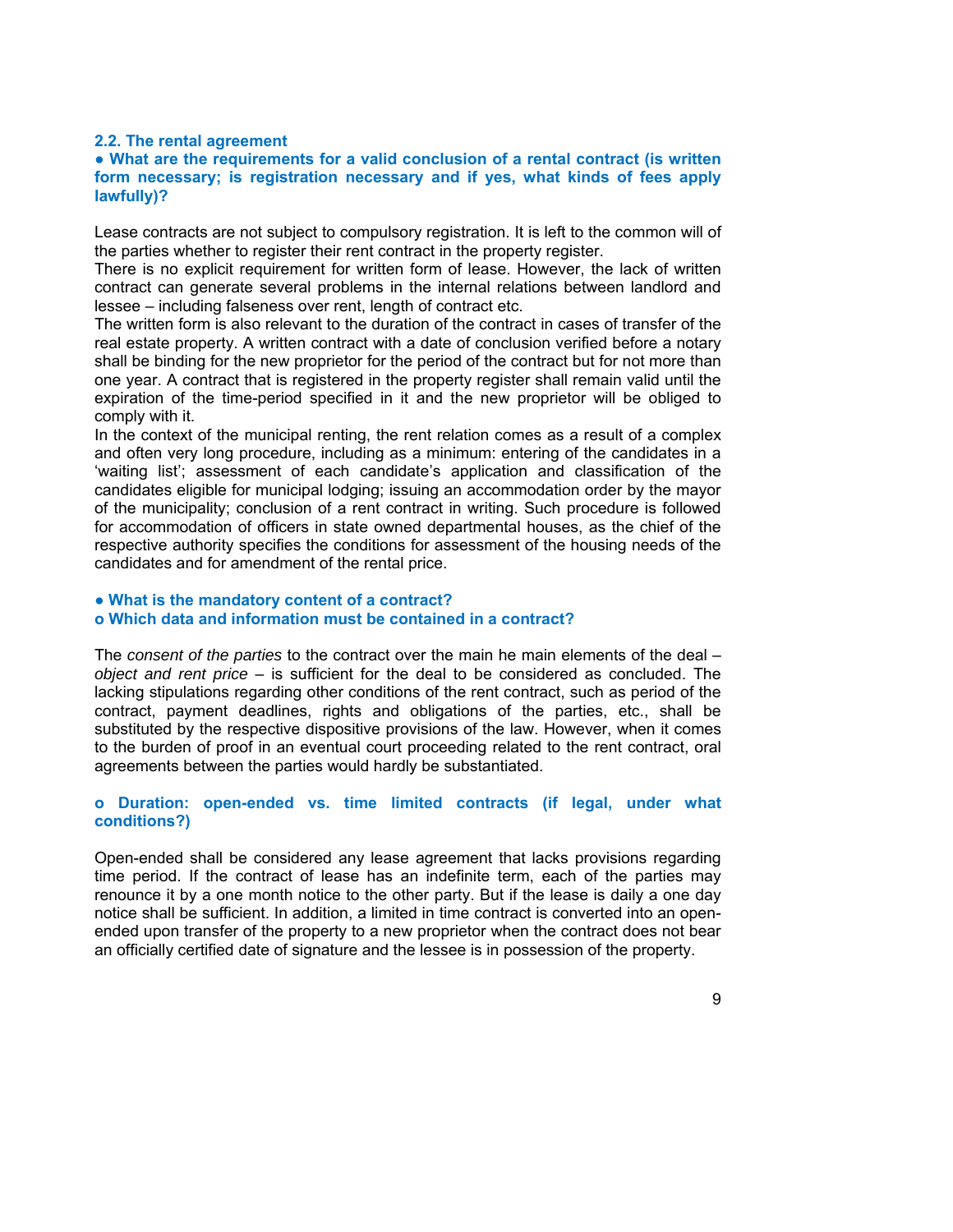The duration of the contract may be extended upon expiration with an agreement by both sides. It is disputable whether such extension is possible when the contract has been signed for the maximum possible period of ten years. Nonetheless, there is no legal ban for a new contract to be signed immediately after the expiration of the previous one. A specific case of automatic prolongation is provided, when the lessee continues to use the real estate after expiration of the agreement with the knowledge and without the objection of the landlord. In this case the contract shall be deemed extended for an indefinite term. There is no legislative ban this rule to be applied in cases when the contract is signed for the maximum 10-year period and the term expires. In addition, the parties may agree on a variety of prolongation modalities within the agreement itself, as for instance: a specific time period which shall be extended automatically if none of the parties expresses its will to terminate the contract prior to its expiration. Tenancy contract for life shall be void as regards the term of the contract and the respective clause shall be replaced by the statutory provision, establishing the maximum term of the contract.

#### **o Which indications regarding the rent payment must be contained in the contract?**

The lack of agreement over a fundamental element of the contract, that is the price, shall render the contract void.

Private lease agreements, unlike the renting of state and municipality owned dwellings, is not regulated in terms of maximum amount of rent payments, payment due dates, changes and indexing of the rent, etc. It is up to the parties to the agreement to arrange all such issues at their own discretion.

The rental prices of municipal dwellings are regulated with municipal ordinances governing the terms and conditions for establishing the housing needs of citizens and their accommodation or respectively for management of municipal property.

The due payment date should be agreed between the parties to the rent agreement, and it can be set as a fixed payment date, a specific time period upon the beginning of the payment period, etc. Although most commonly the payment period is one month, it is up to the mutual will of the parties to the agreement to set a different payment period. In the very rare cases where the parties have omitted the arrangement for the payment period, the landlord may demand the rental price immediately<sup>[16](#page-9-0)</sup>.

#### **● Repairs, furnishings, and other usual content of importance to tenant o Is it legal for the landlord to shift the costs for certain kinds of repairs (if yes, which?) to the tenant?**

Bulgarian legislation provides for a distinction between the repairs for which the tenant is responsible and those for which the landlord must take care. The tenant is responsible for all small repairs (related to damages which are caused by conventional use, such as dirty walls in the rooms, corrosion of faucets, door locks, blockage of chimneys etc.) and for those repairs caused guiltily by the tenant. The repair works of all other damage, if it

<span id="page-9-0"></span><sup>&</sup>lt;sup>16</sup> Obligations and Contracts Act, promulgated in State Gazette issue 275 of 22 November 1950, last amended State Gazette issue 50 of 30 May 2008, Art. 69.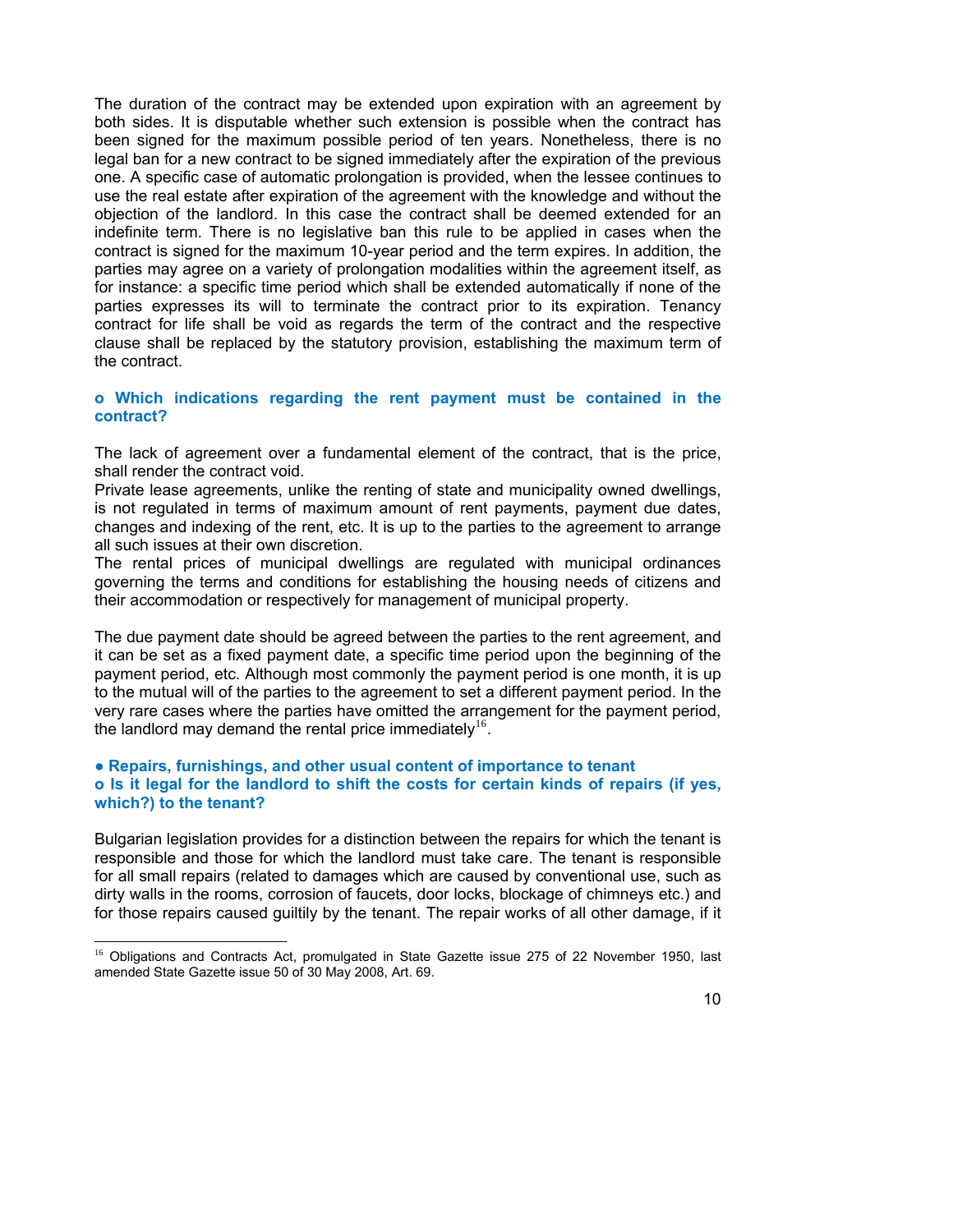is not caused through the tenant's fault, shall be at the expense of the landlord. If the landlord fails to make these repairs, in addition to the rights listed above, the tenant shall have the right to make the repair himself with due diligence and to deduct the cost of the repair from the rent.

The improvements of the real estate consist of works leading to the increase of the value of the real estate. There are not mandatory provisions concerning the improvements of the rented real estate, the parties may agree upon the conditions of such improvements. Generally, the case-law reveals the following approaches to this matter: (1) all improvements shall be on the account of the tenant; (2) all improvements shall be on the account of the landlord; (3) only the improvements that has been approved in advance by the landlord shall be covered by him/her; (4) improvements shall only be eligible for reimbursement by the respondent party if they meet certain criteria such as: quality and quantity of the works, total amount of the works, etc. Where such provisions exist, they will govern the relations between the parties originating from the improvements in the dwelling.

#### **o Is the tenant advised to have an inventory made so as to avoid future liability for losses and deteriorations (especially in the case of a furnished dwelling)?**

In the beginning of the tenancy relation and at in its end a delivery-acceptance protocol shall be signed between the parties. It is highly advisable that the protocol should contain the following information: the number and condition of the rooms of the dwelling, its equipment and furniture, and also the figures of the utility bills in the beginning and in the end of the tenancy agreement, according respectively to water meters, electricity meters, calorimeters, etc. The protocol may serve as a guarantee that the lessee will be held liable only for the damages and the wear and tear on the leased property related to its usage by the tenant.

#### **o Any other usual contractual clauses of relevance to the tenant**

Other contractual clauses of relevance to the tenant may include:

- $\triangleright$  Clause on the provision of a security deposit;
- $\triangleright$  Clause on the responsibilities of the parties for the operating costs;
- $\triangleright$  Clause on the prohibition of smoking, keeping domestic animals etc.;
- $\triangleright$  Clause on the right of the landlord to inspect the dwelling;
- $\triangleright$  Clause on the landlord's right to access to the property in case of repair works and a procedure to be followed;
- $\triangleright$  Clause on the usage of central heating and landline phone;
- $\triangleright$  Clause on the responsibility to pay the respective municipal duties;
- $\triangleright$  Clause on the participation in General Meeting of the Condominium Assembly.

#### **● Parties to the contract**

#### **o Which persons, though not mentioned in the contract, are allowed to move into the apartment together with the tenant (partner, children etc.)?**

Tenancy relations usually concern basic needs not only of the tenant but also of his/her family (household).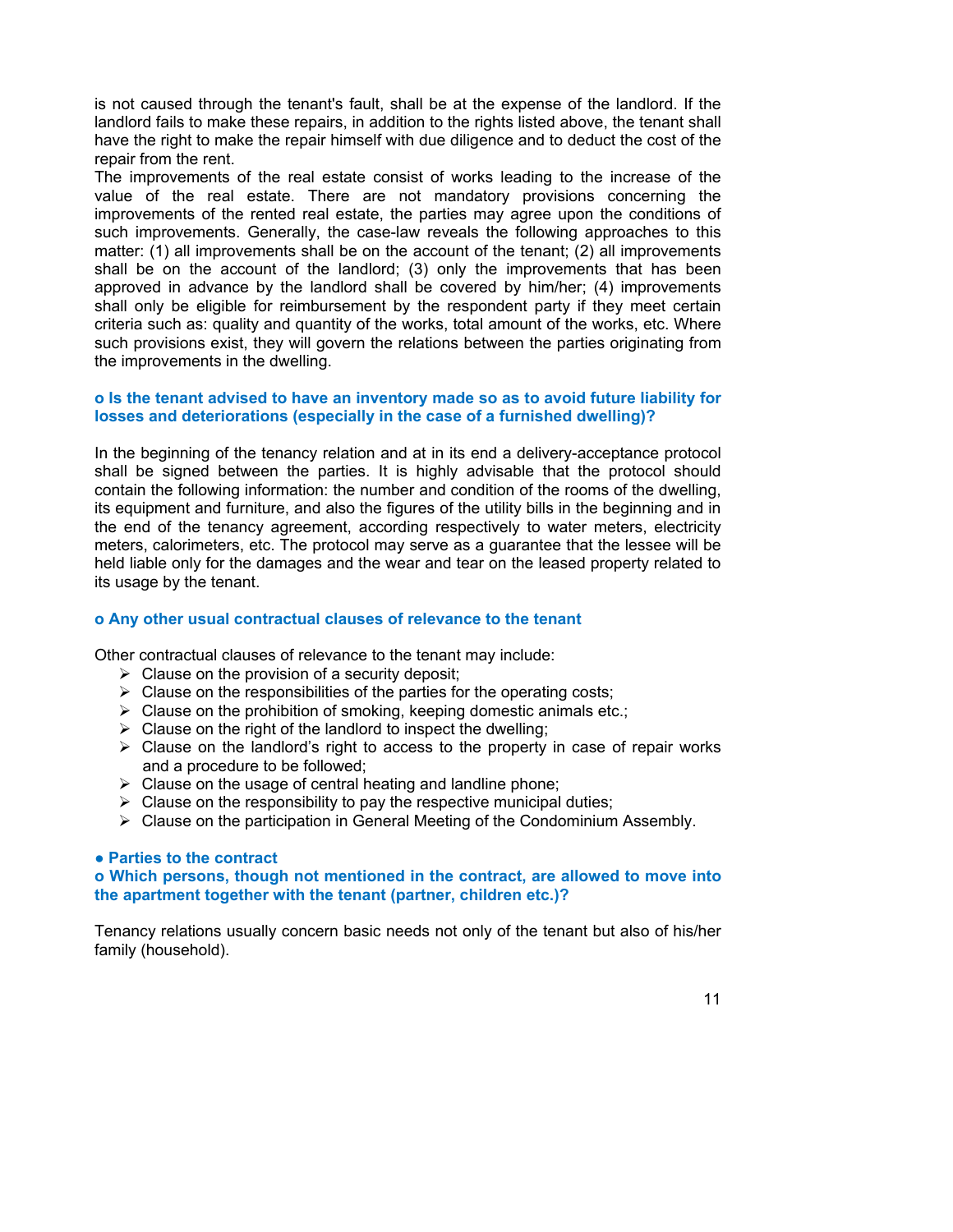This issue is not explicitly stipulated in the law as regards the private tenancy. The parties to the agreement may agree on which persons will legitimately use the dwelling. Even if they fail to do so, it is commonly accepted that a person is going to live in the house together with a spouse and children, parents or other members of the family and the landlord would hardly be able to prove noncompliance with the rent agreement on the part of the tenant due to the admittance to the dwelling of people who were not explicitly authorised with the contract.

The accommodation in the municipal housing is based on the establish standards for satisfaction of the housing needs of the families. The approach is not the minimum, but the maximum size of the dwelling, according to the number and special needs of the members of the family (household). The legislation still remains silent on the status of the unmarried couples.

#### **o Is the tenant obligated to occupy the dwelling (i.e. to use as tenant's primary home)?**

In private tenancy the tenant is not obliged to use the rented property and therefore it would be enough for the landlord to ensure that the dwelling is available to the tenant without the need of any particular formal actions to be performed. Once the dwelling is handed over the tenant shall be obliged to pay rent no matter if he/she actually uses the house. That is why, apparently, the tenant's refusal to accept the property without due legal justification would be immaterial as regards the existence of the contract and the obligation for payment of the rent.

When it comes to private tenancy, although the tenant is not obliged to use the property, he/she is not released from the duty to cover the expenses related to the use of the property<sup>[17](#page-11-0)</sup> nor is he freed from the obligation to maintain the dwelling so that it could be returned to the landlord without damages.

In public tenancy non-occupancy for more than six months without good reason may be a ground for termination of the tenancy agreement.

#### **o Is a change of parties legal in the following cases?**

#### **● divorce (and equivalents such as separation of non-married and same sex couples);**

As regards the rights of the former spouses in relation to the use of the marital home the Family Code provides that rent relation shall occur as a result of the court judgement on the divorce when any of the former spouses is entitled to continue using the marital home.  $18$ 

Where minors are children from the marriage, the court shall rule on the use of the marital home ex officio. Where minors are children from the marriage and the marital home is owned by one of the spouses, the court may award its use to the other spouse to whom the exercise of parental rights is awarded as long as he or she exercises these rights.

<sup>&</sup>lt;sup>17</sup> Obligations and Contracts Act, promulgated in State Gazette issue 275 of 22 November 1950, last amended State Gazette issue 50 of 30 May 2008, Art. 232, para. 2.

<span id="page-11-1"></span><span id="page-11-0"></span><sup>&</sup>lt;sup>18</sup> Family Code, promulgated in State Gazette issue 47 of 3 June 2009, last amended State Gazette issue 68 of 2 August 2013.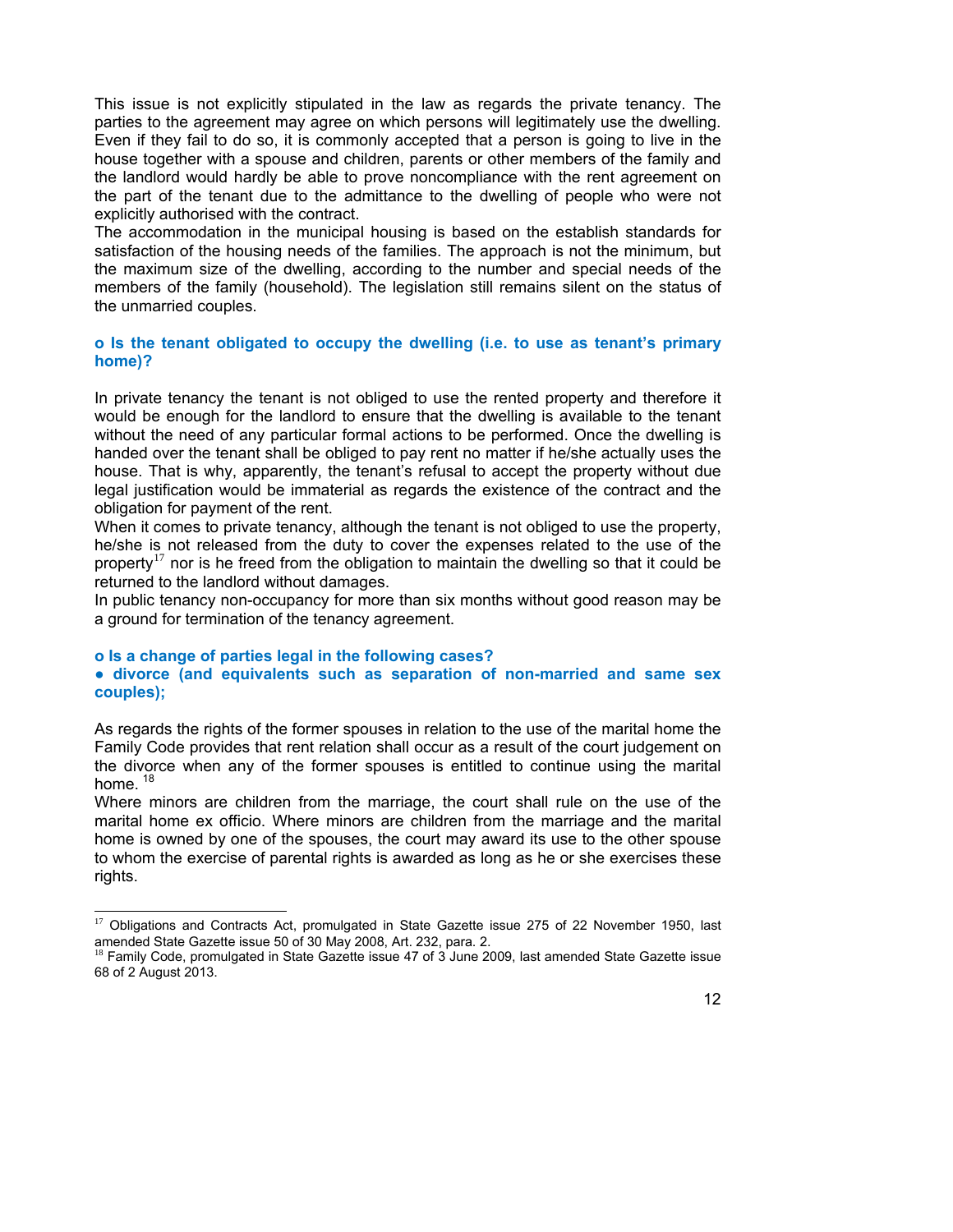By virtue of the court judgment awarding the use of the marital home a lease relation occurs. The judgment may be entered into the property register and the registration shall have the effect of binding the eventual subsequent owner of the property with the rent until the expiration of its term.

#### **● apartments shared among students (in particular: may a student moving out be replaced without permission of the landlord);**

The case of apartments shared among students, co-workers, etc., lacks any specific legal provision. Subsequently, the general rules regarding the parties and the beneficiaries to the contract shall apply. More specifically, except for the family members, the contract cannot create rights in favour of persons which are not specified in it as parties or beneficiaries. This is why the consent of the landlord shall be required in any event of change of some of the co-tenants.

#### **● death of tenant;**

The lease shall be terminated upon the death of the tenant. However, in the case of inheritance the inheritors shall remain bound by the contractual obligations of their legator, as the contract had not been concluded with view to the personality of the landlord and the obligations of the landlord do not cease to exist with his/her decease.

In the field of social housing some municipalities and state institution admit that the surviving husband shall be entitled to continue the lease. In this case the surviving husband shall meet the criteria for accommodation in social house and bears the liabilities and obligations of the ceased tenant incurred up to his/her death.

Furthermore, the lease can stay valid, if the contract contains a clause that, in case of death of the tenant, the tenancy is continued with a third party (for instance, heirs).

#### **● bankruptcy of the landlord;**

In case if bankruptcy<sup>[19](#page-12-0)</sup>, the public auction conducted by a bailiff (for example for debts of the landlord) cancels all other rights over the real estate property. An inconsistent practice exists when the rent contract has been entered into the property register. According to the practice of the bailiffs, even in this case the rights of the tenant cease to exist. If the contract does not have a verifiable date and the lessee is in possession of the property, the contract shall be binding upon the transferee as a contract of lease with an indefinite term.

#### **o Subletting: Under what conditions is subletting allowed? How can an abuse of subletting (when the tenant is offered not an ordinary lease contract but only a sublease contract) be counteracted?**

<span id="page-12-0"></span> $19$  The notion "bankruptcy' is not applicable if the landlord is natural person. If the landlord is legal entity the general rules are applicable.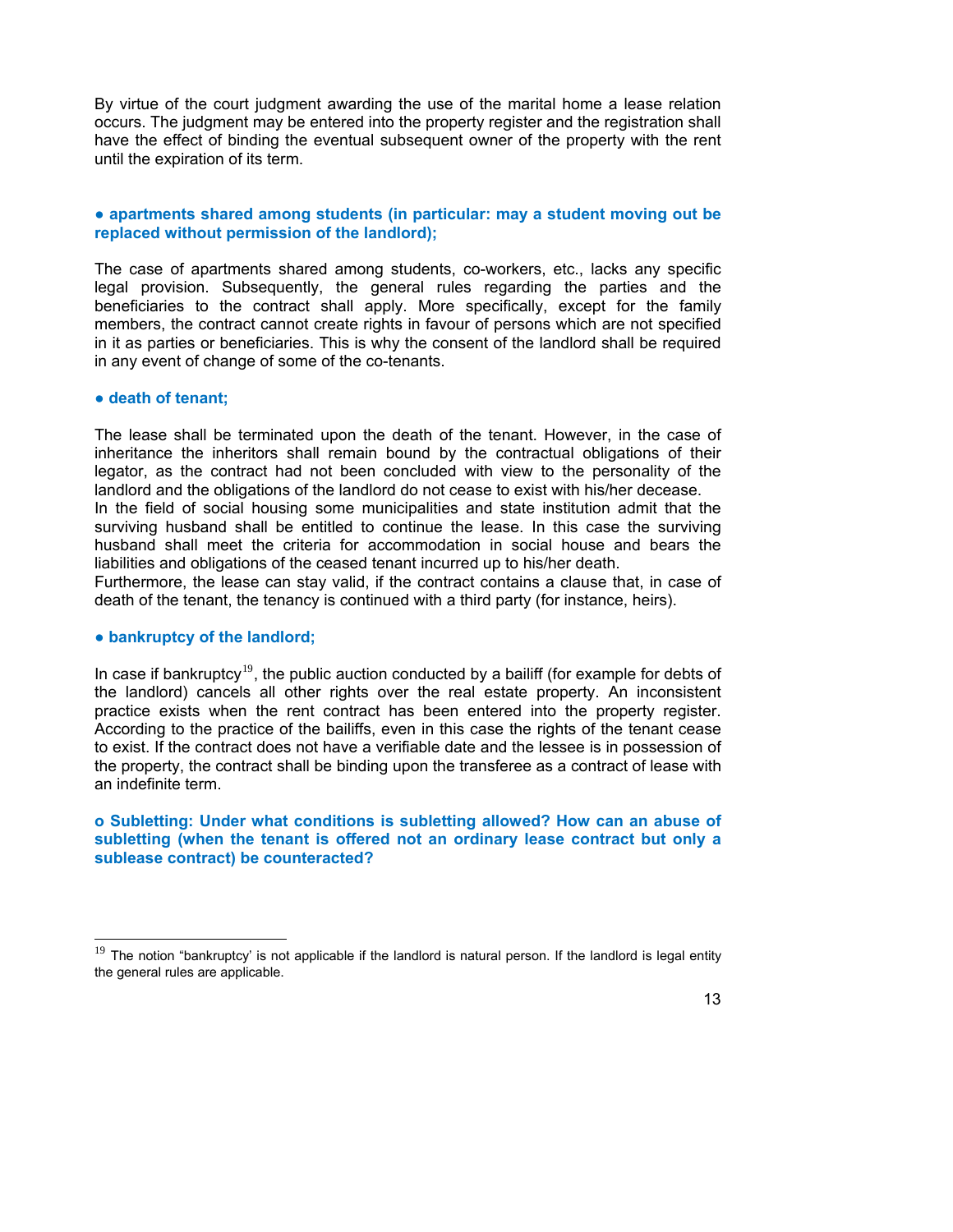In the private tenancy subletting is allowed, if not agreed upon otherwise. The lessee may sublease parts of the leased property without the consent of the lessor. But even in this case he is not discharged from his obligations under the contract of lease. The sublessee shall not have more rights than the lessee as to the use of the property. The sublessee shall be liable to the lessor only for payment of the lease which he himself owes upon the bringing of the action, without being entitled to plead the payments he made in advance.

Moreover, only part of the property may be subleased and the subletting does not release the initial tenant from his/her obligations towards the landlord. He remains liable for paying the rent, for damages, expenses, etc. The rights of the sublessee derive from the rights of the lessee. This is why the lease relation between the sublessee and the lessee is depended on the initial lease agreement between the lessee and the landlord. As a result, the sublessee could not claim more rights than the lessee. For example, the sublease agreement could not survive the expiration of the term of the initial lease agreement even if otherwise stipulated between the sublessee and the lessee.

Subletting is explicitly forbidden in cases of social housing (both state and municipal).

#### **o Does the contract bind the new owner in the case of sale of the premises?**

The lease contract shall be bounding to the new proprietor for the period of the contract but for not more than one year, if the contract bears a notary verified date of signature. The proprietor shall be obliged to respect the contract for its entire period in case the contract had been entered into the property register (as there is a presumption that the proprietor had got acquainted with its existence prior to the transfer of the property, because the register is public).

#### **● Costs and Utility Charges**

#### **o What is the relevant legal regulation of utilities (i.e. the supply of water, heating and electricity)? Must the landlord or the tenant conclude the contracts for provision of utilities?**

The lessee must use the property as specified in the contract, and when the use is not specified, in accordance with its function. He shall pay the lease and the expenses related to the use of the property. Usually, the term 'expenses' includes electricity, water supply, gas supply, central heating, landline phones, etc. Where the lessee is a private person the contracts will usually be signed with the landlord or the owner of the real estate (in some cases the assignment of a contract from the landlord to someone else may be a real administrative adventure that is why this practice is rarely used). There are, although uncommon, lease agreements where the rent price includes the utilities.

#### **o Which utilities may be charged from the tenant by the landlord? What is the standard practice?**

The tenant is charged all utilities which are connected with the use of the dwelling if it is not otherwise stipulated in the contract. He/she is also obliged to cover the expenses for the maintenance of the common parts of the building, such as cleaning, guard, elevators, repairs, etc.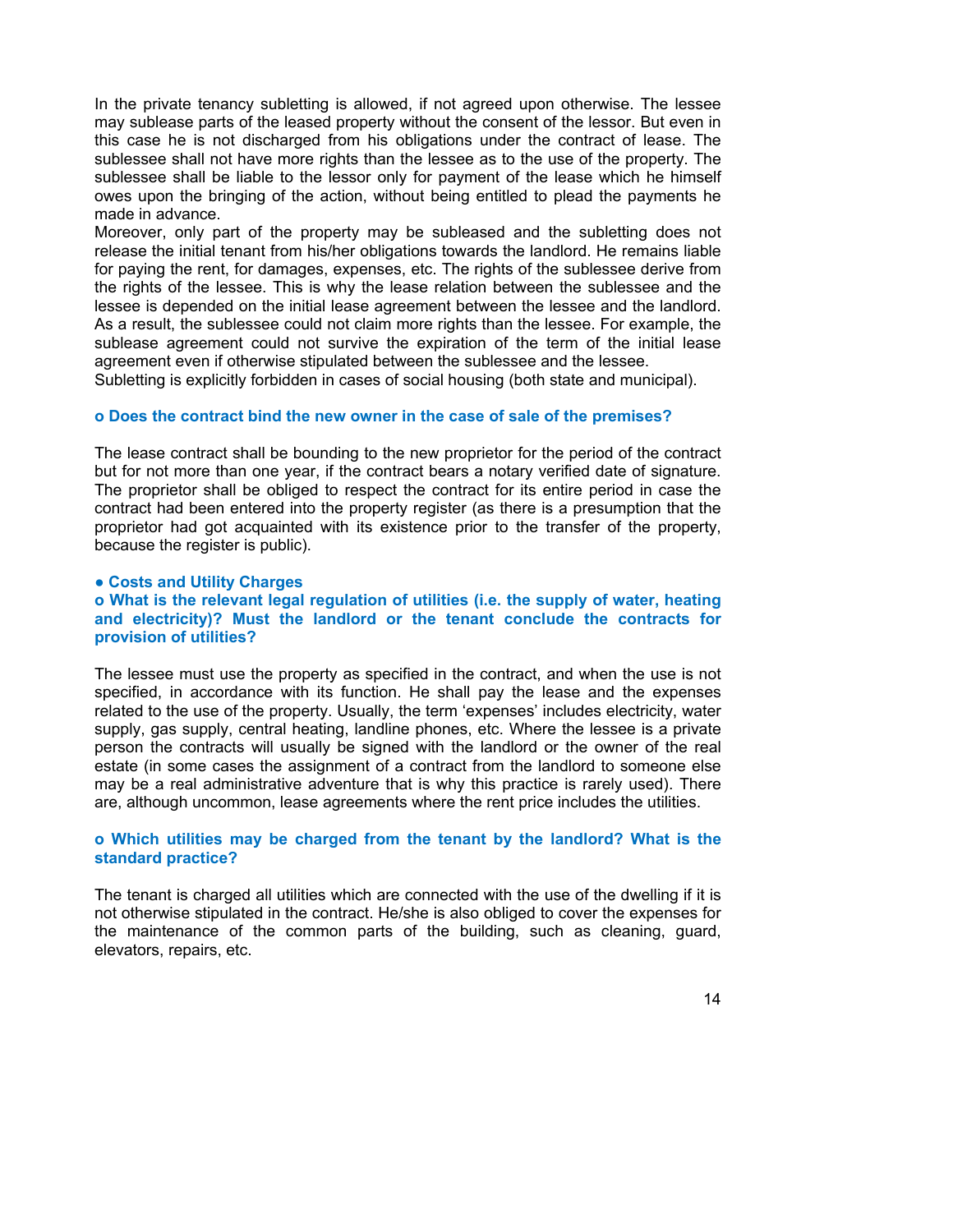#### **o Is the tenant responsible for taxes levied by local municipalities for the provision of public services (e.g. for waste collection or road repair)?**

In Bulgaria waste collection usually is performed by the municipality (or a company appointed by it) and the owner of the real estate, together with property tax is obliged to pay the waste collection fee. These are local taxes (called 'communal taxes'), determined and collected by local authorities through the municipal administration. Tax rates vary in different municipalities and cities; they also vary depending on the location of the property (by the settlement area – e.g. central, suburban part etc.) and its floor space.

In the case of private rented properties, property tax and waste management fee remains the responsibility of the owner, unless otherwise agreed with the tenant. As for public rental (municipal or state property), recent changes in the Law on Local Taxes and Fees<sup>[20](#page-14-0)</sup>, stipulate that tax-bearer for the state property and for the municipal property is the person to whom the property is provided for management. In this case, the tenant is the one who usually pays the household waste fee to local authorities (this is arranged in the tenancy contract between the municipality and the tenant).

#### **o Is it lawful to shift condominium costs, and if yes, which ones, onto the tenant (e.g. housekeeping costs)?**

Parties are free to negotiate this issue and there is no legal prohibition the operational condominium costs (cleaning, common water, electricity consumption etc.) for to be shifted to the tenant. However, those of costs for substantial improvements or repairs (for example, fixing the roof, installation of videosurveillance facilities), shall be borne by the lessor.

#### **● Deposits and additional guarantees**

#### **o What is the usual and lawful amount of a deposit?**

The deposit in the lease agreement is not explicitly regulated by the law, though commonly used.

The usual amount of the deposit is the amount of the rent for one month, although the parties to the agreement are free to negotiate any other amount of the deposit they consider to be appropriate for the purpose of guaranteeing the risk of damage to the dwelling.

#### **o How does the landlord have to manage the deposit (e.g. special account; interests owed to the tenant)?**

The deposit is paid when the agreement is concluded and is kept by the landlord until the agreement expires or is otherwise terminated. As far as there are not specific rules whether the landlord should put the deposit in special account or whether he should owe an interest to the tenant, the parties could agree on these figures.

<span id="page-14-0"></span> $20$  Local Taxes and Fees Act, promulgated in State Gazette issue 117 of 10 Dec ember 1997, last amended State Gazette issue 101 of 22 November 2013, Art. 1, para. 5.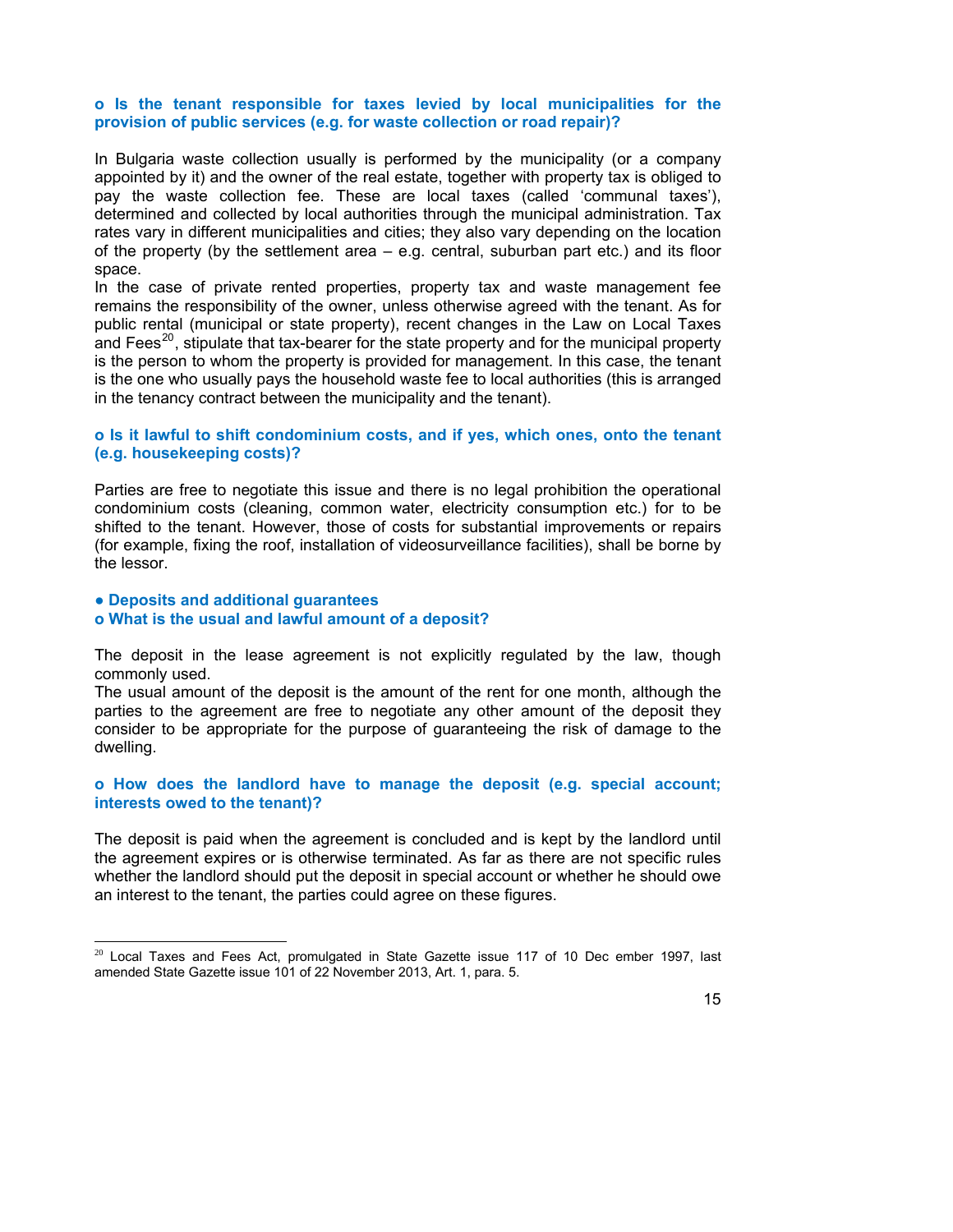#### **o Are additional guarantees or a personal guarantor usual and lawful?**

Additional guarantees or a personal guarantor are lawful however not usual practice in Bulgaria.

#### **o What kinds of expenses are covered by the guarantee/ the guarantor?**

Unless otherwise stipulated in the lease, the expenses covered by the guarantee/ the guarantor with the security deposit would be similar to those covered by the tenant's security deposit.

- **3. During the tenancy**
- **3.1. Tenant's rights**
- **● Defects and disturbances**

**o Which defects and disturbances are legally relevant (e.g. mould and humidity in the dwelling; exposure to noise e.g. from a building site in front of the dwelling; noisy neighbours; occupation by third parties)?** 

The notion of 'defects' is not defined in the applicable law. Nevertheless, the term should be understood in its ordinary sense according to the requirement of the Law for the Normative Acts<sup>[21](#page-15-0)</sup>. Article 230, paragraph 3 of the Obligations and Contracts Act<sup>[22](#page-15-1)</sup> states that the lessor shall not be liable for the defects of the leased property which were known to the lessee or which he could easily detect if he had been normally attentive upon conclusion of the contract, except if the defects are hazardous to his health or the health of the members of his household. Apparently, the landlord could not be held responsible for any particularities and specifics of the dwelling that could have been easily noticed by the tenant prior to the conclusion of the contract. Whether this is the case, is a matter of assessment of each particular case. However, exposure to excessive noise would hardly be a convincing reason giving rise to the landlord's contractual responsibility unless in exceptional circumstances where, even the noise could have been noticed by the tenant prior to the conclusion of the rent contract, it is of such a nature that could be regarded as harmful for the health of the tenant and his/her family members.

#### **o What are the tenant's remedies against the landlord and/or third parties in such situations (e.g. unilateral rent reduction vs. rent reduction to be allowed by court; damages; 'right to cure' = the landlord's right to repair the defect; the tenant first repairs the defect and then claims the costs from the landlord)**

The legal consequences of the provision of a house with defects consist of the right of the tenant to choose one of the following remedies: to claim the repair of the dwelling; to

<sup>&</sup>lt;sup>21</sup> Law for the Normative Acts, promulgated in State Gazette issue 27 of 3 April 1973, last amended State Gazette issue 46 of 12 June 2007.

<span id="page-15-1"></span><span id="page-15-0"></span> $22$  Obligations and Contracts Act, promulgated in State Gazette issue 275 of 22 November 1950, last amended State Gazette issue 50 of 30 May 2008, Art. 230.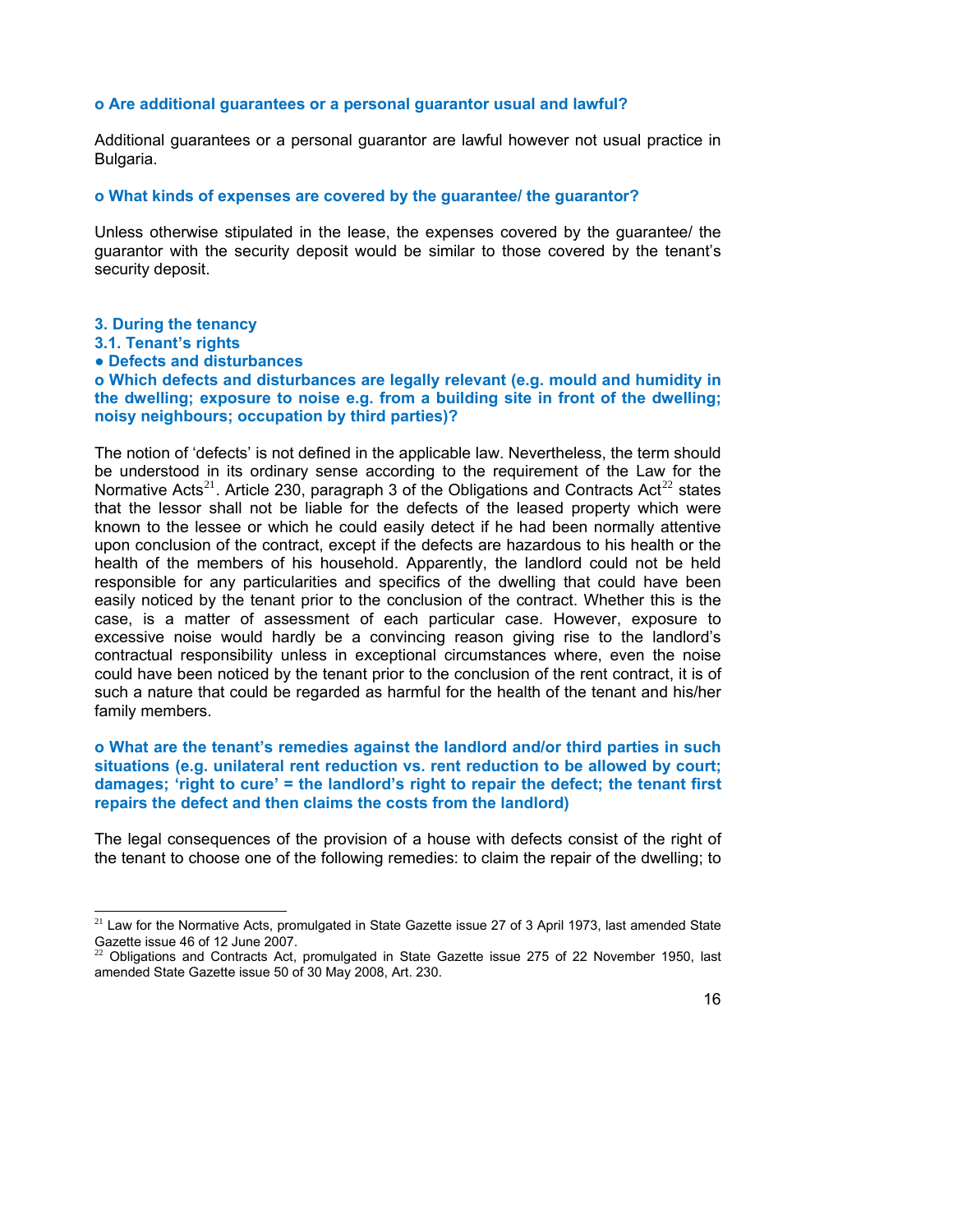claim a proportional reduction of the rent price; or to terminate the rent contract. In addition, in all cases the tenant may claim damages.

Furthermore the tenant has also the right to make repairs at his own expense and then deduct the costs from the rent payment.

#### **● Repairs of the dwelling**

#### **o Which kinds of repairs is the landlord obliged to carry out?**

The lessor is bound to hand over and maintain the property in a state which is appropriate to the use it has been leased for. If the property was not delivered and maintained as regards the landlords duties in the proper condition, the lessee may claim its repair or a proportional reduction in the lease price, or may avoid the contract of lease, as well claim damages in all cases.

Only the small repairs related to damages which are caused by conventional use shall be at the expense of the lessee. The repair of all other damages, if they are not caused through the lessee's fault, shall be at the expense of the lessor.

In case the property perishes completely or partially the extinguished obligation of the landlord due to impossibility of performance shall lead to cancelation of the lease ex jure.

#### **o Does a tenant have the right to make repairs at his own expense and then deduct the repair costs from the rent payment?**

In case of bad state of dwelling, if the landlord fails to make the necessary repairs, in addition to the rights listed above, the tenant have the right to make the repair himself with due diligence and to deduct the cost of the repair from the rent. In such cases the tenant may claim damages only when the repair is due to reasons the landlord is liable for.

There are no specific deadlines for execution of these rights of the tenant meaning that the general rules of the civil law shall apply. The Obligations and Contracts Act<sup>[23](#page-16-0)</sup> states that all claims for which the law does not provide for another time period shall be extinguished upon the expiration of a five year limitation period. The obligations that are extinguished upon the expiration of a three year limitation period include, among others, claims arising from damages and liquidated damages from non-performed contracts; claims for rent, interest and other periodic payments.

**● Alterations of the dwelling o Is the tenant allowed to make other changes to the dwelling? ● In particular, adaptations for disability (e.g. building an elevator, ensuring access for wheelchairs etc.)** 

As regards the changes for accommodation of a handicap it does not constitute repair. Thus, it is to be considered whether there is an improvement. Mounting facilities for people with disabilities is a statutory requirement for all new residential buildings (after 2009). However, the case of adaptation of a dwelling to the need of tenants with

<span id="page-16-0"></span> $23$  Ibid., Art. 110 – 111.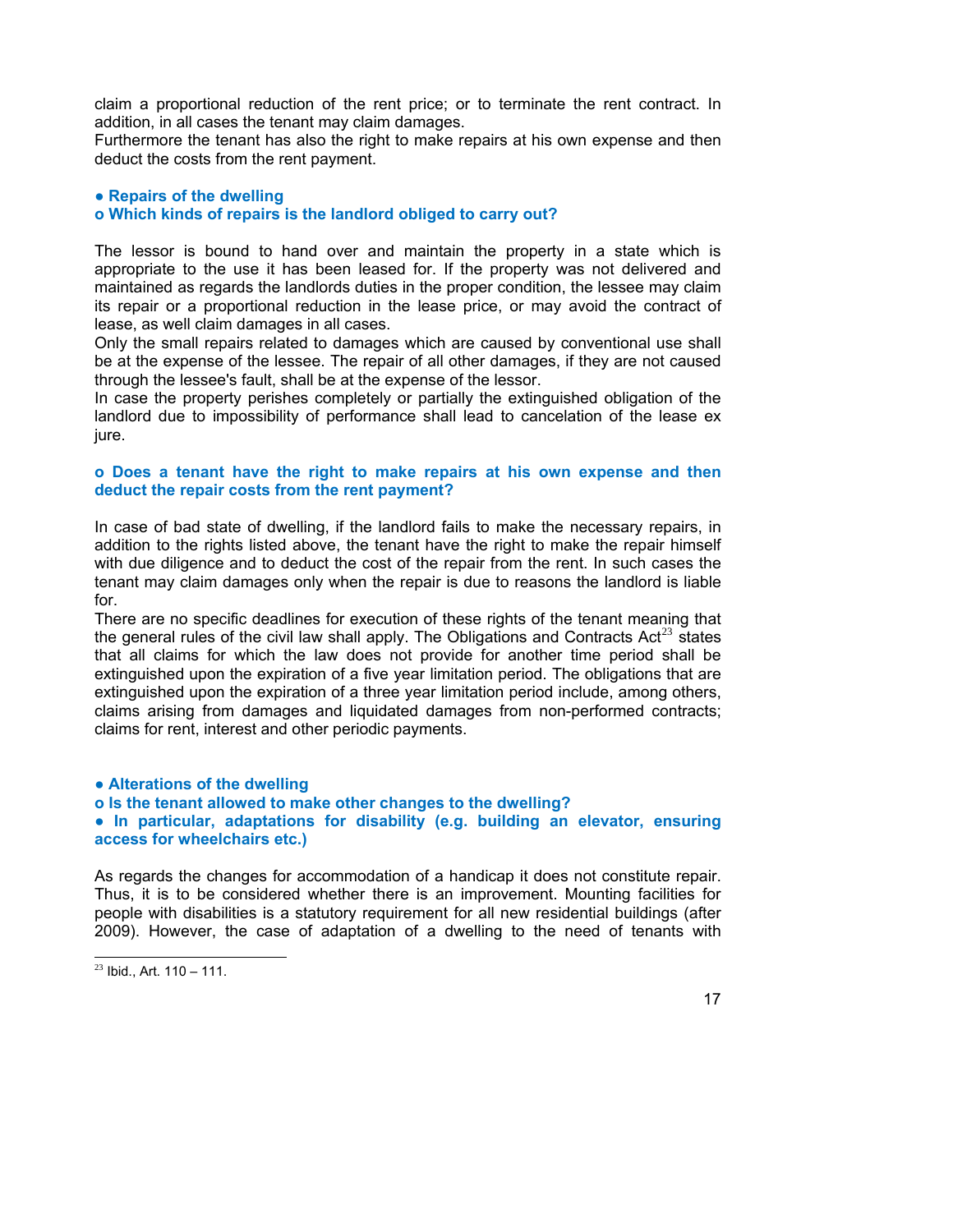disability appears to be a very rare situation. Since the new facility will most probably require a building permit, which can only be issued upon request of the owner accompanied with a full set of designs and plans, the preliminary consent of the lessor shall be recieved.

#### **● Affixing antennas and dishes**

As regards the mounting of antennas and dishes, they should be regarded as movables capable to be mounted and removed without causing changes to the real estate, the only possible issue that may arise being of a public law nature, but namely any restrictions originating from the regulations for the appearance of the facade of the buildings.

However, the tenant shall be held liable, if there are any damages or cost incurred as a consequences of affixing (and subsequent removal) of antennas, dishes or similar facilities.

#### **● Repainting and drilling the walls (to hang pictures etc.)**

Repainting and drilling the walls to hang pictures, if not related to alterations affecting the structure of the dwelling, is considered ordinary use of the dwelling or small repairs. Moreover if they should be considered tenant's obligation if by implementing them damages, such as dirty walls in the rooms, corrosion of faucets, door locks, blockage of chimneys, caused by the tenant, is to be indemnified.

**● Uses of the dwelling o Are the following uses allowed or prohibited?**

#### **● keeping domestic animals**

The tenant shall use the property as specified in the contract, and when the use is not specified, in accordance with its function. In addition, the lessee of a dwelling in a condominium must obey the internal rules of the condominium. Otherwise he may be evicted from the leased premises upon the motion of the management. Furthermore, even if it is not forbidden from the internal rules, the landlord may, prior to the conclusion of the contract, place certain limitations as to the use of the dwelling that may include a ban on animals. Such limitations will usually be included in the rent contract. However in general the keeping pets, cats and dogs inside the dwelling is not legally forbidden. In any case the Condominium internal rules and the requirements of the legislative acts must be strictly kept while breeding domestic animals: for example, keeping them in

### **● producing smells**

Bulgarian Law on the Condominium Ownership Management<sup>[24](#page-17-0)</sup> provides for owners, users and the occupants duties not perform in their separate premise or in part of it activities, which would disturb the other owners, users and occupants to a greater

separate premises and not causing disturbance to their close neighbours.

<span id="page-17-0"></span> $24$  Law on the Condominium Ownership Management, promulgated in State Gazette issue 6 of 23 January 2009, in force from 01 May 2009, last amended State Gazette issue 66 of 26 July 2013.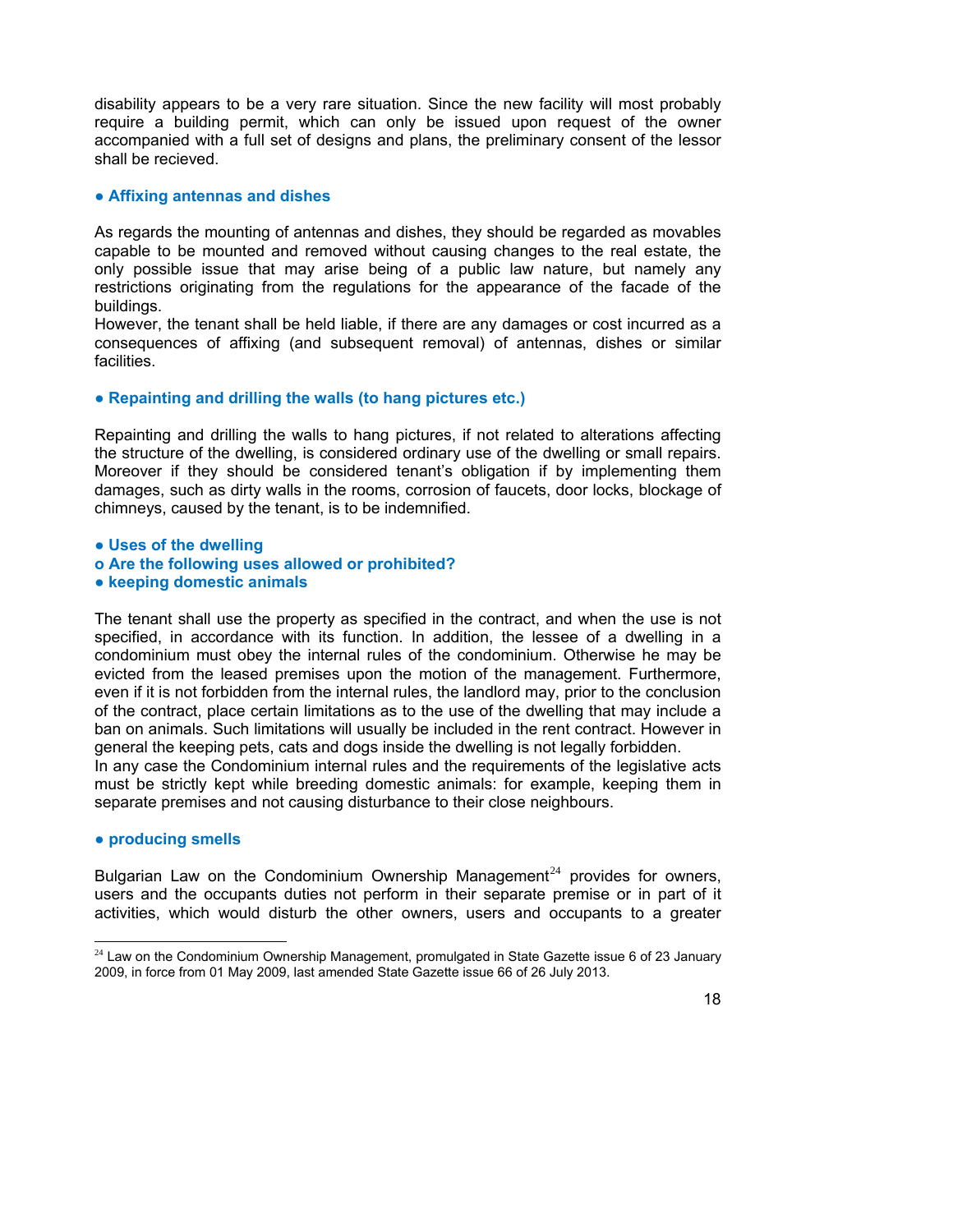extend, than the usual one. Therefore, the excessive smell hindering the normal use of the building of the other owners, users and occupants and caused by the poor maintenance of a dwelling might lead to eviction from the building of an owner, an user or an occupant for a certain period of time, but not longer than 3 years.

Furthermore, all occupants (including tenants) shall not perform activities in their separate premise or in part of it, through which the fire safety or the safe usage of the condominium can be endangered, which can be the case of gas leakage.

The issues related to the prohibition of smoking or indemnifications for damages caused to the dwelling as result of smoking can be arranged in the rental contract.

#### **● receiving guests over-night**

Generally, receiving guests over-night does not consist breach of the law.

However, it is a duty of the owners and tenants to write in the Condominium book the forename, father's name and family name of occupants, temporarily residing in the facility on a separate legal grounds for more than 30 days, as well as the check in date and the check-out date.

Another significant aspect of the use of a house is the criminal liability imposed on person who systematically places at the disposal of different persons premises for sexual intercourse or for acts of lewdness $25$  and also on persons who systematically place the premises at the disposal of different people for taking of narcotic substances or organizes the use of such substances<sup>[26](#page-18-1)</sup>. The case-law reveals the notion 'systematically' as meaning 'over three times'. Both the landlord and the tenant may be held liable for such crime.

#### **● fixing pamphlets outside**

Fixing pamphlets outside is generally lawful, if it does not contravene the mandatory provisions of the law and good morals, and if not explicitly forbidden in the lease. Furthermore it must not hinder the other owners, users and occupants to use the common areas of condominium and their dwellings.

#### **● small-scale commercial activity**

Small-scale commercial activity are permitted, if the landlord and lessee agree on the purposes for which the premises could be used. In any case, to be used for commercial purposes the premises have to meet the specific requirements for the different commercial activities, established in the legislation.

Moreover, an owner or an occupant, exercising a profession or carrying out activity in a separate facility in the condominium, requiring access of foreign persons, shall pay the cost of management and maintenance of the common parts amounting to three to five times the cost, determined by a decision of the General Meeting of the Condominium.

<span id="page-18-1"></span><span id="page-18-0"></span><sup>&</sup>lt;sup>25</sup> Penal Code, promulgated in State Gazette issue 26 of 2 April 1968, corr. State Gazette issue 29 of 12 April 1968, last amended State Gazette issue 84 of 27 September 2013, Art. 155, para. 2.  $26$  Ibid., Art. 354b, para. 4.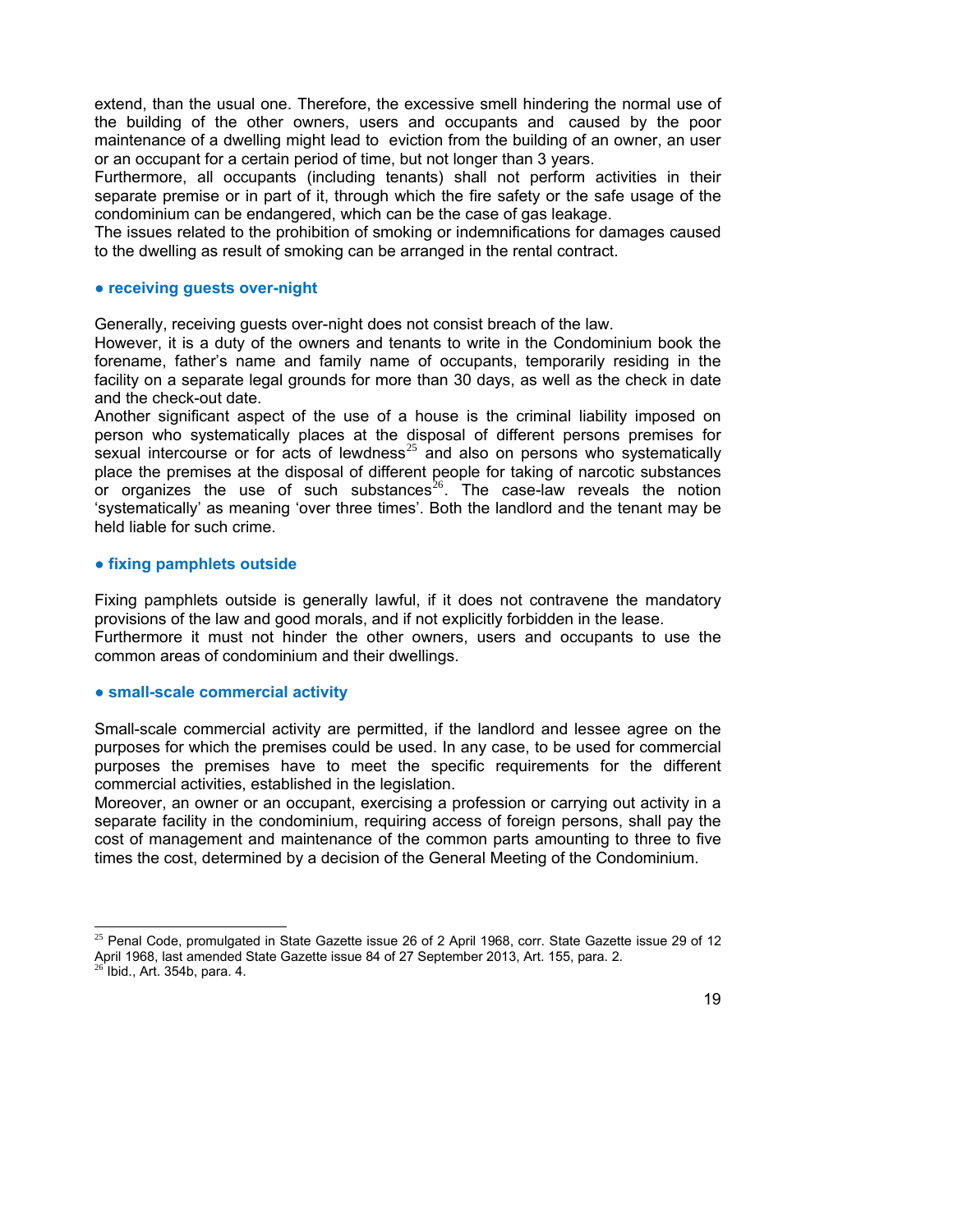#### **3.2. Landlord's rights**

#### **● Is there any form of rent control (restrictions of the rent a landlord may charge)?**

In the area of **private tenancy** no rent control in the strict sense of this phrase exists. The relations between the parties to the lease agreement are subject to judicial control performed by the regular courts in cases of claims based on rent agreements.

The rental prices of *municipal dwellings* are defined with municipal ordinances governing the terms and conditions for establishing the housing needs of citizens and their accommodation or respectively for management of municipal property.

There is a regulated rental price per square metre in different municipalities varying according to the location of the dwelling, which year the dwelling was built, the material, from which it is built, the floor, the exposure, amenities (water supply, drainage, electricity, central heating), quality of the environment. Usually the basic rental price for municipal dwelling is less than EUR 1 per square metre per month.

#### **● Rent and the implementation of rent increases**

**o When is a rent increase legal? In particular:**

#### **● Are there restrictions on how many times the rent may be increased in a certain period?**

In regard to the **private tenancy t**he law does not grant the landlord any rights of indexation of the rent, unless it is explicitly agreed. Most commonly, indexation clauses shall be met in long-term contracts, for example contracts concluded for two or more years. Frequently the rent contracts are signed for one year, which gives opportunity for the parties to renegotiate the terms and conditions of the agreement, including in particular the rental price.

In the area of **public tenancy t**he issue of rent increase is regulated differently by the various municipal ordinances. However, in most cases indexation takes place at the end of the year or as of March 1 (once the official statistical data on inflation is published). In some municipal ordinances there are no provisions, concerning the indexation of prices; in other – the indexation of the rental price is written in the rental agreement.

#### **● Is there a possible cap or ceiling (fixed by statute or jurisprudence) which determines the maximum rent that may be charged lawfully?**

There is no cap or ceiling (fixed by statute or jurisprudence) which determines the maximum rent that may be charged lawfully.

The issue of an excessive rent may only be relevant in two cases: (1) when a contract has been entered into because of extremity, under clearly unfavourable terms, it shall be subject to invalidation which however shall not be admissible if the other party proposes to repair the damage<sup>[27](#page-19-0)</sup>; and (2) in respect to the taxation of the persons concerned, the mechanism for corrections of the amount of the rent concerns not the relations between the parties, but the relations between the parties on one hand and the tax authorities on

<span id="page-19-0"></span> $2^2$  National Statistical Institute, Inflation and Consumer Price Indices, <http://www.nsi.bg/en/content/6010/inflation-and-consumer-price-indices>, December 2013.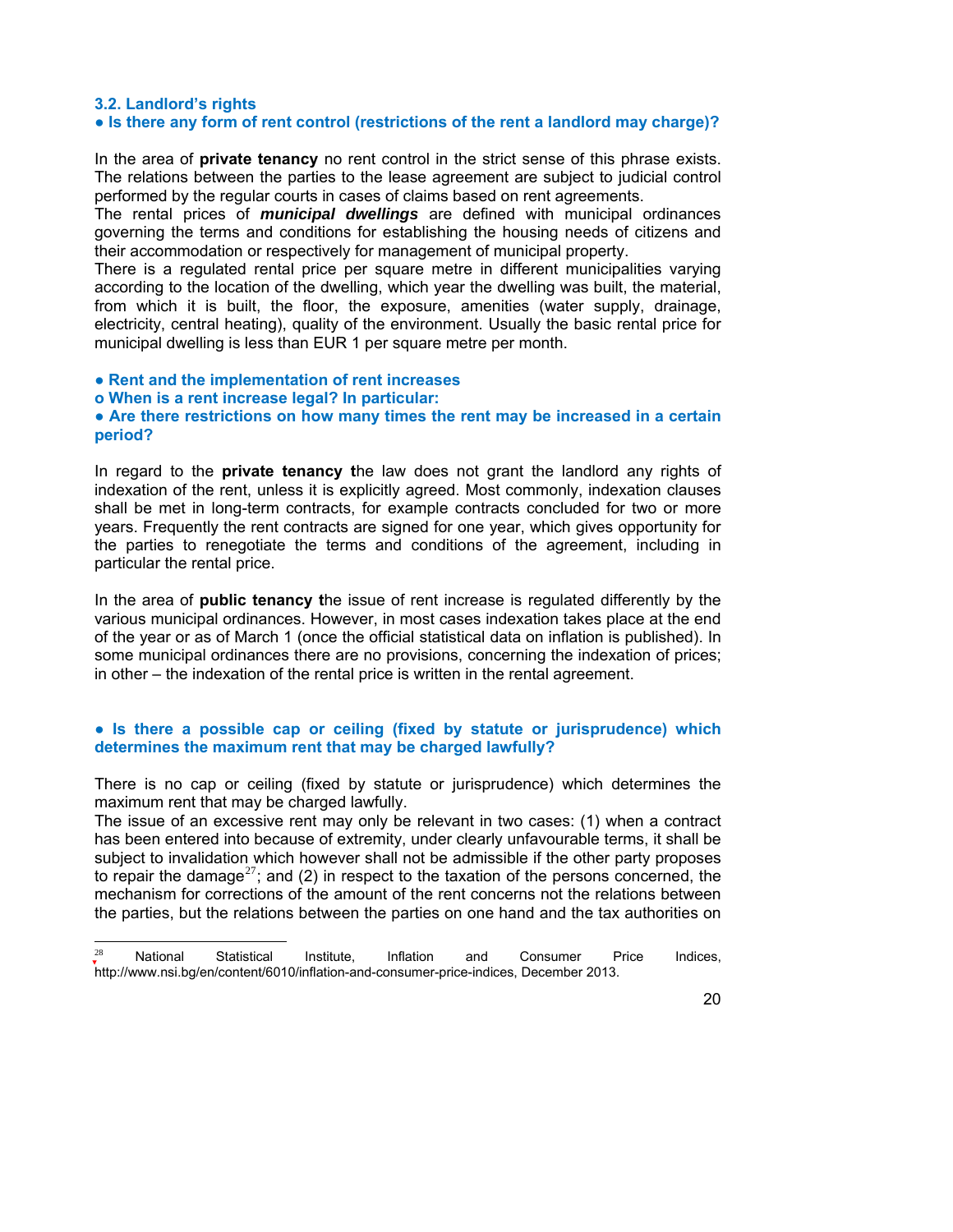the other. Such could be the case when the excessive rent is considered to constitute an attempt for tax evasion.

#### **o What is the procedure to be followed for rent increases? To what extent can the tenant object to a rent increase?**

In **private rental market** there are few typical clauses intended to protect the value of the rent against inflation. The most common used clause binds the change of the amount of the rent with the inflation rate as announced by the National Statistical Institute<sup>[28](#page-20-0)</sup> meaning that the rent may be either subject to increase or decrease depending on the inflation or deflation rate. The increase clause may also be tied with another index such as the Euro zone inflation rate or it could be 'unidirectional', that is applied only in case of increase (inflation reported) but with no possibility of decrease. Automatic increase clauses would also be admissible in terms of legality but rarely used. Most frequently the rent increase clause has 'automatic' effect, that is the interested party may claim the increased/decreased rent without the need of the other party's consent or of signing of an additional agreement, although some kind of notification is commonly used. The procedure will also usually include provisions as to the reference period, the exact date for entry into force of the increased/decreased rent, the official sources of information for the indexation of the rent, etc.

Rent increase after renovation would entitle the landlord to increased rent only if it is stipulated in the rent contract.

As regards the indexation of the rental price of the dwellings to be rented as **social housing** the Municipal Council under proposal, made by the Mayor of Municipality, establishes and indexes annually the rental costs. One of the typical approaches for indexation is related to use of statistically established index of inflation for the previous year of the National Statistical Institute.

Possible objections of the tenant may be based on the respective contractual provisions or on the fact that rent increase clauses have not been provided for in the contract.

#### **● Entering the premises and related issues**

 $\overline{a}$ 

#### **o Under what conditions may the landlord enter the premises?**

There is no legal provision permitting the landlord to enter the rented house or regulating any conditions for gaining access to the dwelling. The main obligation of the landlord is to ensure the tenant's undisturbed use of the house. As a result in order to be justified the landlord's right to enter the premises should be present in the rent agreement. Landlord's entering the premises may constitute a breach of the contract and may give rise to the tenant's right to terminate it and/or to seek compensation for damages. Unlawful entry into a house may also constitute a crime under Article 170 of the Penal Code stating that a person who enters the dwelling of another by using therefore 'force, threat, subterfuge, legerdemain, misuse of power or special technical devices', shall be punished by imprisonment for up to three years or by probation for up to six months.<sup>[29](#page-20-0)</sup>

<span id="page-20-0"></span> $29$  Penal Code, promulgated in State Gazette issue 26 of 2 April 1968, corr. State Gazette issue 29 of 12 April 1968, last amended State Gazette issue 84 of 27 September 2013, Art. 170, para. 1.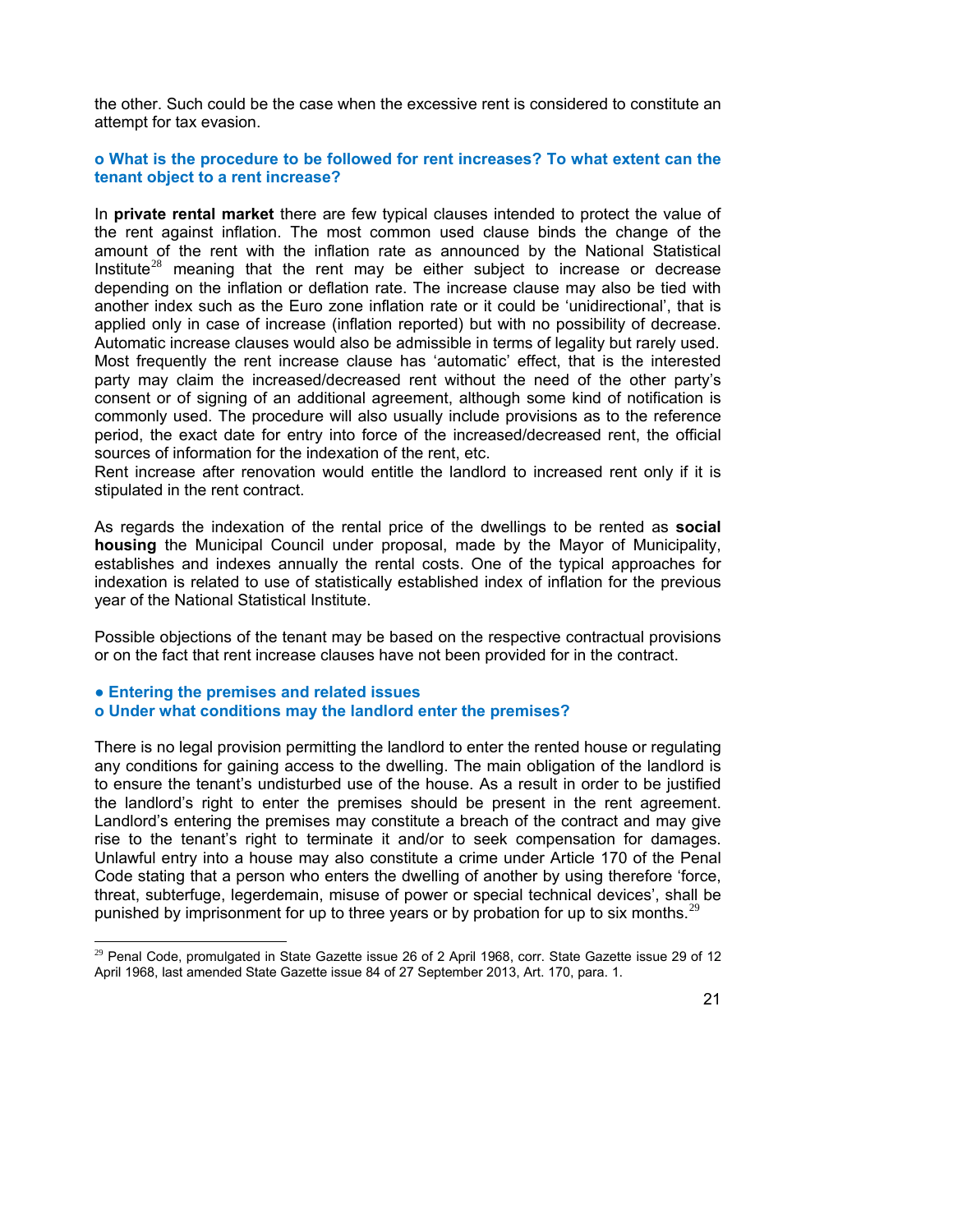#### **o Is the landlord allowed to keep a set of keys to the rented apartment?**

The landlord may keep (and actually use) a set of keys for the dwelling when agreed with the tenant. The landlord's retaining of a set of keys would be immaterial, unless he/she is entitled to or actually use it to enter the premises, as the mere fact of the possession of the keys could hardly be substantiated in court.

#### **o Can the landlord legally lock a tenant out of the rented premises, e.g. for not paying rent?**

The landlord is not allowed to lock the tenant out of the rented premises for whatever reason, including for not paying rent. Failing to pay the rent may serve as a reason for termination of the contract as a result of which the landlord shall be entitled to ask the tenant to leave the house. However, even in this case the landlord cannot force the tenant to leave without a court decision and enforcement proceedings.

#### **o Can the landlord legally take or seize a tenant's personal property in the rented dwelling, in particular in the case of rent arrears?**

A movable property belonging to another person may lawfully be retained only in connection with claim related to the preservation, maintenance, repair or improvement of the same property, that is a landlord could not be regarded as being in that position.

If the landlord locks the dwelling and does not permit the tenant to enter and or to take his/her possessions, such an act could be in violation of Penal Code $30$  according to which the person who enters the dwelling of another by using therefor subterfuge, legerdemain, misuse of power or special technical devices, shall be punished. In regard to the belongings of the tenant, under certain conditions, the offender could be punished also for theft.

In tenancy with public aim when the forced eviction takes place in the absence of the occupants, the officers must prepare a list of the chattels found in the property and the list must be signed by the drafter, representative of the police and two witnesses. The mayor shall be responsible for keeping the belongings for a period of one month, upon expiration of which they shall be sold on an auction and the income shall be used to cover the expenses for the property.

#### **4. Ending the tenancy**

l

The rent contract may be cancelled by one of the parties thereon in case the other party fails to fulfil his/her contractual obligations. The procedure for execution of the right of cancelation is specified in the law<sup>[31](#page-21-1)</sup>, which states that where a debtor under a bilateral contract does not perform his obligation due to a reason for which he is liable the creditor may avoid the contract by providing the debtor with an appropriate time period

 $30$  Penal Code, promulgated in State Gazette issue 26 of 2 April 1968, corr. State Gazette issue 29 of 12 April 1968, last amended State Gazette issue 84 of 27 September 2013, Art. 170, para. 1.

<span id="page-21-1"></span><span id="page-21-0"></span><sup>31</sup> Obligations and Contracts Act, promulgated in State Gazette issue 275 of 22 November 1950, last amended State Gazette issue 50 of 30 May 2008, Art. 87.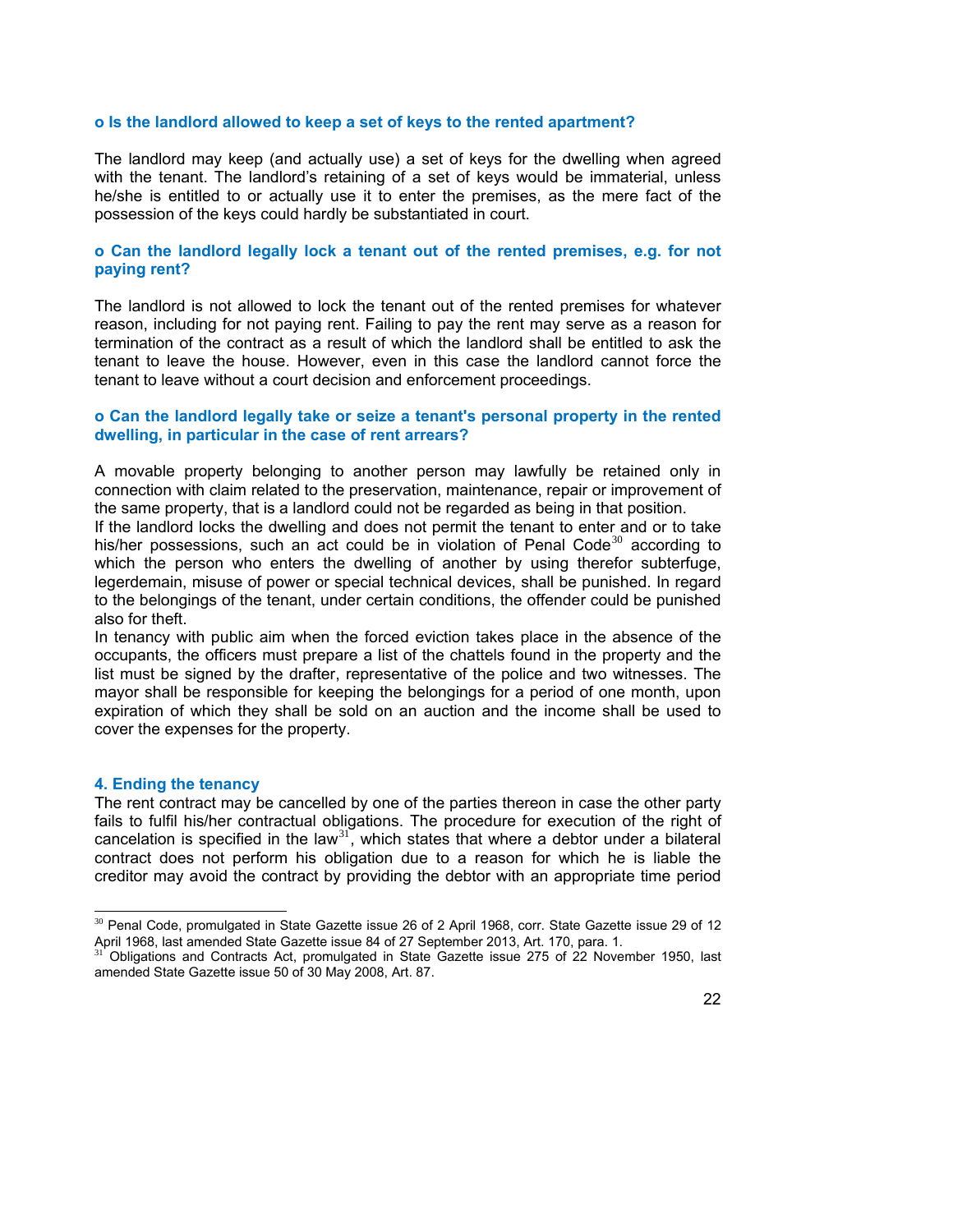for performance with a warning that he shall deem the contract avoided upon the expiration of that time period. Where the contract has been concluded in writing the warning must also be made in writing. The creditor may inform the debtor that he/she is avoiding the contract without providing such a time period, if the performance has become fully or partially impossible, if due to the debtor's fault it has been rendered useless, or if the obligation had had to necessarily be fulfilled within the agreed time.

#### **4.1. Termination by the tenant**

 $\overline{a}$ 

**● Open ended contract (if existing): under what conditions and in what form may the tenant terminate the tenancy?** 

In case the rent contract is concluded for an indefinite term, each of the parties may renounce it via a one month notice addressed to the other party. If the lease is daily a one day notice shall be sufficient.

**● Under what circumstances may a tenant terminate a tenancy before the end of the rental term (e.g. unbearable neighbours; bad state of dwelling; moving for professional reasons)?** 

The law does not guarantee in principle a right for unilateral termination of the contract unless it is breached by the other party<sup>[32](#page-22-0)</sup>.

The lessor shall not be liable for the defects of the leased property which were known to the lessee or which he could easily detect if he had been normally attentive upon conclusion of the contract, except if the defects are hazardous to his health or the health of the members of his household (incl. unbearable neighbours and bad state of dwelling that endanger the health of the tenant and his/her household).

The tenant is also able to terminate the contract before the agreed date if there is a legally imposed ban for habitation over a building due to its bad or dangerous condition or the existing risk for the lives or the health of its inhabitants, it could not be a subject of letting. The landlord shall be held responsible for any pecuniary damage occurred as a result of the bad condition of the dwelling.

Aside from the cases of unilateral termination on legal basis, the parties may agree on special conditions for unilateral termination of the rent contract by either party. Such conditions may consist of the right of the party to unilaterally terminate the contract subject to his/her obligation to notify the other party; to pay compensation in a certain amount; etc.

#### **● May the tenant leave before the end of the rental term if he or she finds a suitable replacement tenant?**

The tenant may leave before the end of the rental term if he or she finds a suitable replacement tenant only if the special conditions for unilateral termination of the rent contract include the rights of the tenant to secure a new tenant in the case of termination by the tenant.

<span id="page-22-0"></span> $32$  Ibid., Art. 20a. Article 20a. of the Obligations and Contracts Act states that the contracts shall have the force of a law for the parties which have concluded them.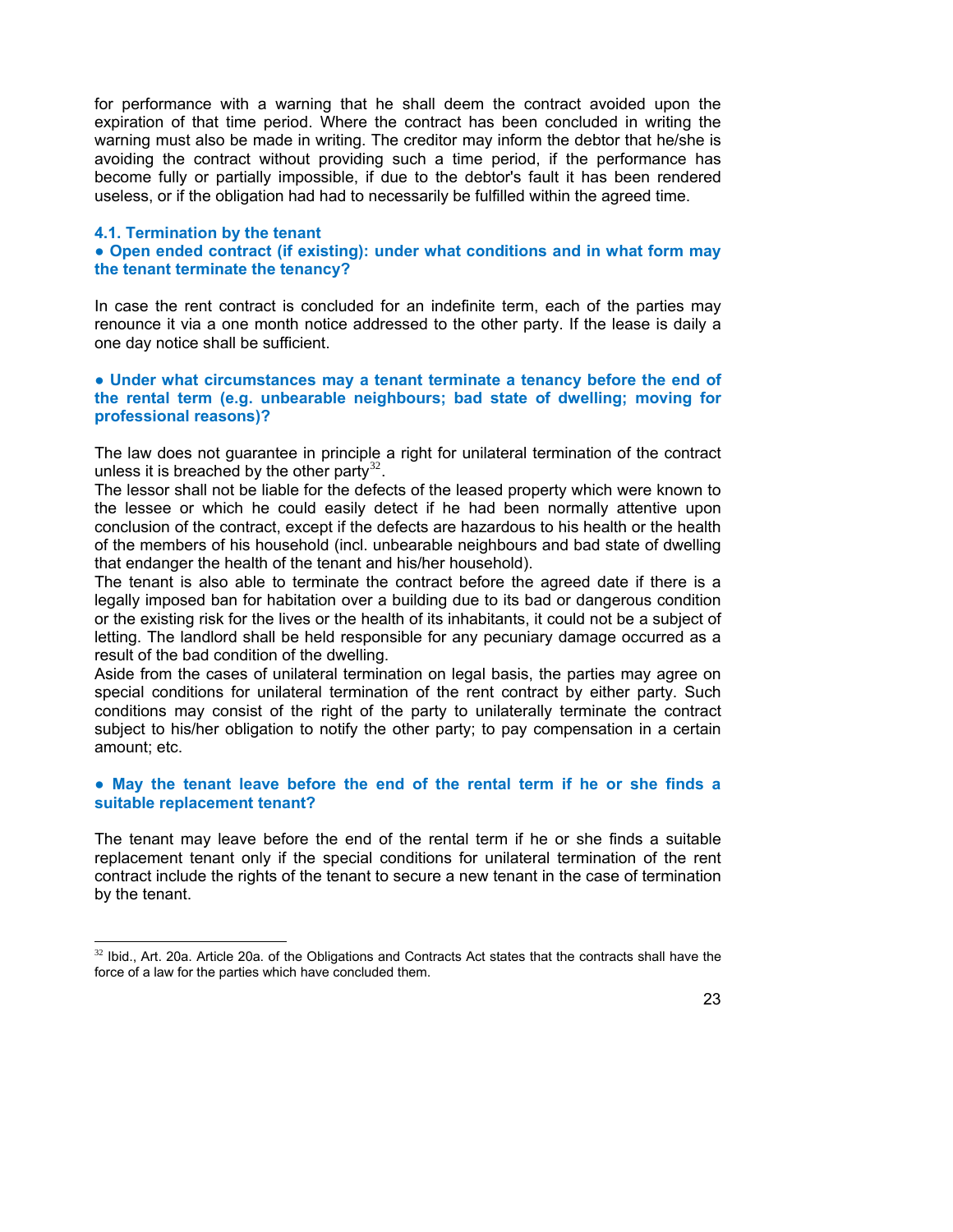In case of municipal tenancy the tenant has the obligation to use and may not sublet the dwelling, otherwise the lease shall be terminated and administrative penalty (fine) shall be imposed on the tenant.

#### **4.2. Termination by the landlord**

**● Open-ended contract (if existing): under what conditions and in what form may the landlord terminate the tenancy (= eviction) (e.g. the landlord needs the house for himself or wants to renovate and use it differently in the future)?** 

In case of an open-ended lease, the landlord may terminate it though a one month notice addressed to the other lessee. If the contract is daily a one day notice shall be sufficient.

#### **o Must the landlord resort to court?**

The landlord's notice may be challenged by the tenant if he/she considers that the notice is ungrounded. In such case it is the landlords must refer to the court as they are not allowed to expel the tenant on their own. Then the matter reviewed by the court will be the existence of the right for termination and the compliance with the procedural rules for execution of that right.

#### **o Are there any defences available for the tenant against an eviction?**

The case concerning the right of the tenant to stay in the dwelling shall be reviewed by the regional court as first instance and by the district court as second instance. The case may be granted leave to the Supreme Court of Cassation in very limited circumstances which reveal, for example, incoherent case-law on similar cases.

The enforcement agent shall proceed with enforcement upon request by the interested party on the basis of a presented writ of execution or another enforceable  $act<sup>33</sup>$  $act<sup>33</sup>$  $act<sup>33</sup>$ . The enforcement agent shall be obligated to invite the execution debtor to comply voluntarily with the obligation thereof within two weeks $34$ . Failing this, the respective enforcement actions shall follow.

At this stage the debtor (tenant) has in his/her disposal very limited means for protection given that he/she was supposed to submit all relevant objections during the court procedure. The execution debtor may appeal against the eviction from an immovable, by reason of not being duly notified of the enforcement<sup>[35](#page-23-2)</sup>. The appeal shall be lodged through the enforcement agent with the district court within one week upon completion of the contested action, if the party was present at the performance of the said action or if the party was summoned, and in the rest of the cases, within one week after the day of the notification  $36$ .

The appeal lodged by the parties shall be examined in camera, except where witnesses or expert witnesses must be heard. The court shall examine the appeal on the basis of

 $\overline{a}$ 

 $33$  Code of Civil Procedure, promulgated in State Gazette issue [59](http://pravo5.ciela.net/Dispatcher.aspx?Destination=Document&Method=OpenEdition&DocId=2135578612&Category=normi&Edition=0&lang=bg-BG) of 20 July 2007, in force from 01.03. 2008, last amended State Gazette issue 66 of 26 July 2013., Art. 426, para. 1.

<sup>34</sup> Ibid., Art. 428.

<sup>35</sup> Ibid., Art. 435, para. 2.

<span id="page-23-3"></span><span id="page-23-2"></span><span id="page-23-1"></span><span id="page-23-0"></span><sup>36</sup> Ibid., Art. 436.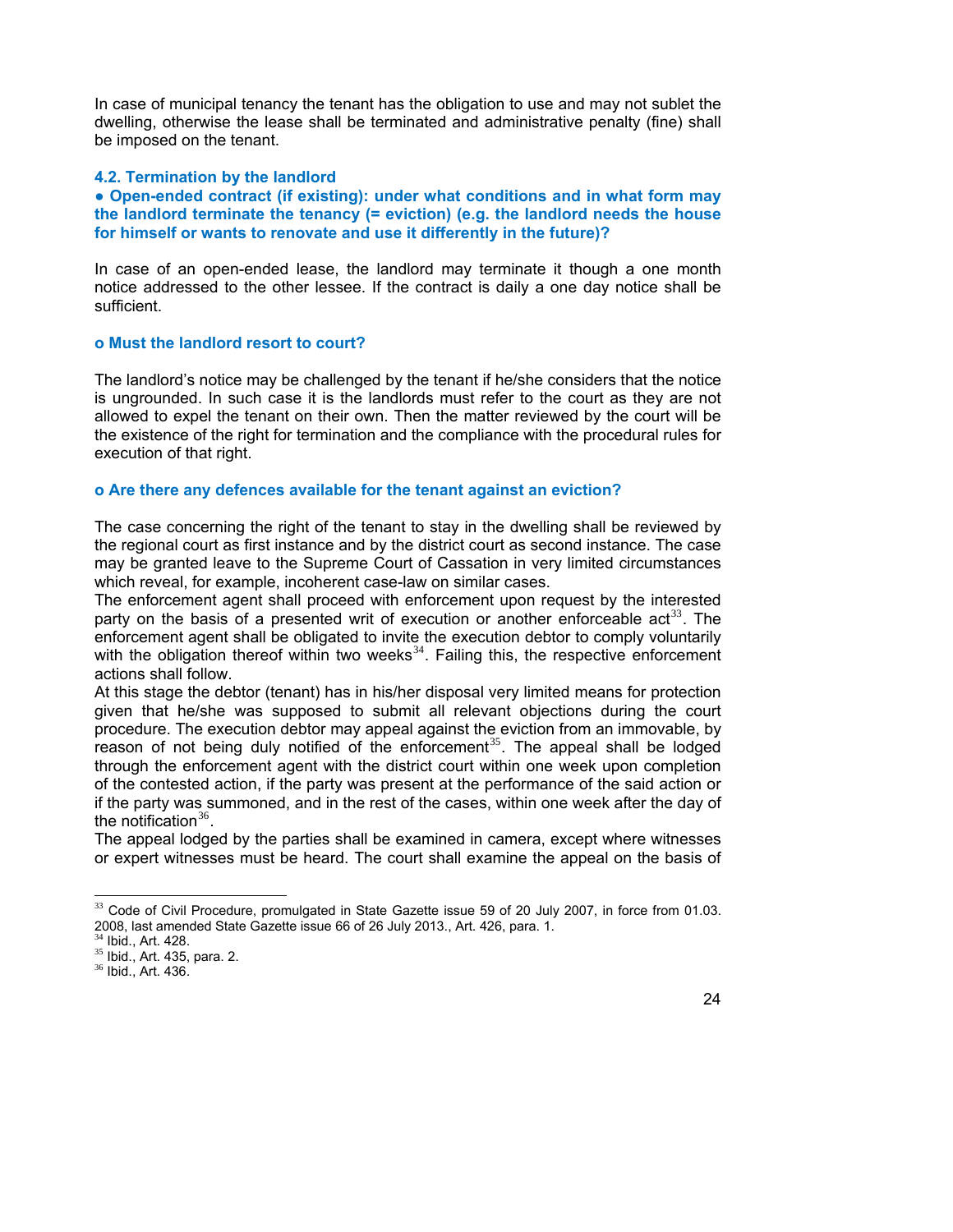the data in the enforcement case and the evidence presented by the parties. It will deliver the judgment together with the reasoning thereof within one month after the receipt of the appeal in the court. The judgment shall be final  $37$ . Filing of an appeal shall not stay the enforcement procedure, unless the court orders the stay. In such case, the court shall immediately transmit a duplicate copy of the ruling on stay to the enforcement agent $38$ .

#### **● Under what circumstances may the landlord terminate a tenancy before the end of the rental term?**

Any kind of a serious and not remedied failure of the tenant to fulfil the lease clauses shall give rise to the landlord's right for termination. Such failure may consist of nonpayment of the rent in due time; use of the property not for the agreed purposes; nonexecution of other contractual obligations, etc. It is material that the law requires the tenant be given the chance to remedy the omission within a reasonable time period<sup>[39](#page-24-2)</sup>. However, in so far as that provision has a dispositive nature, it can be overruled by the contract which may provide for a different procedure for termination, by stating for example that the landlord shall unconditionally terminate the contract when the tenant fails to pay until a certain period of time after the due payment date. The notice of termination has to be based on particular legal provision or a clause of the agreement in order to have a legally binding effect.

In case of **renting municipal housing** the rental relations can be terminated due to<sup>[40](#page-24-3)</sup>:

the tenant's failure to pay the rental price or utility bills for more than three months;

- performing of new construction, superstruction or addition, renovation or reconstruction, where such works affect the habitated rooms;

- breach of good morals;
- the tenant's failure to show due diligence in using the housing;
- termination of the employment, under the Labour Code<sup>[41](#page-24-4)</sup> or Civil Service  $Act^{42}$  $Act^{42}$  $Act^{42}$ , of persons accommodated in the housing designated for staff;
- elapse of the term of accommodation;
- lapse of the conditions for accommodating the lessee in municipal housing;
- use of the housing for purposes other than the designated use;

The law gives **discretion to the municipalities to introduce additional grounds for termination** of the tenancy such as social dwelling not used for more than six months without any justified reason.

l

 $37$  Ibid., Art. 437.

<sup>38</sup> Ibid., Art. 438.

<sup>&</sup>lt;sup>39</sup> Obligations and Contracts Act, promulgated in State Gazette issue 275 of 22 November 1950, last amended State Gazette issue 50 of 30 May 2008, Art. 87.

<sup>40</sup> Municipal Property Act, promulgated in State Gazette issue 44 of 21 May 1996, last amended State Gazette issue 66 of 26 July 2013, Art. 46.

 $41$  Labour Code, promulgated in State Gazette issue 26 of 1 April 1986, last amended State Gazette issue 104 of 3 December 2013.

<span id="page-24-5"></span><span id="page-24-4"></span><span id="page-24-3"></span><span id="page-24-2"></span><span id="page-24-1"></span><span id="page-24-0"></span> $42$  Civil Servants Act, promulgated in State Gazette issue 67 of 27 July 1999, last amended State Gazette issue 68 of 2 August 2013.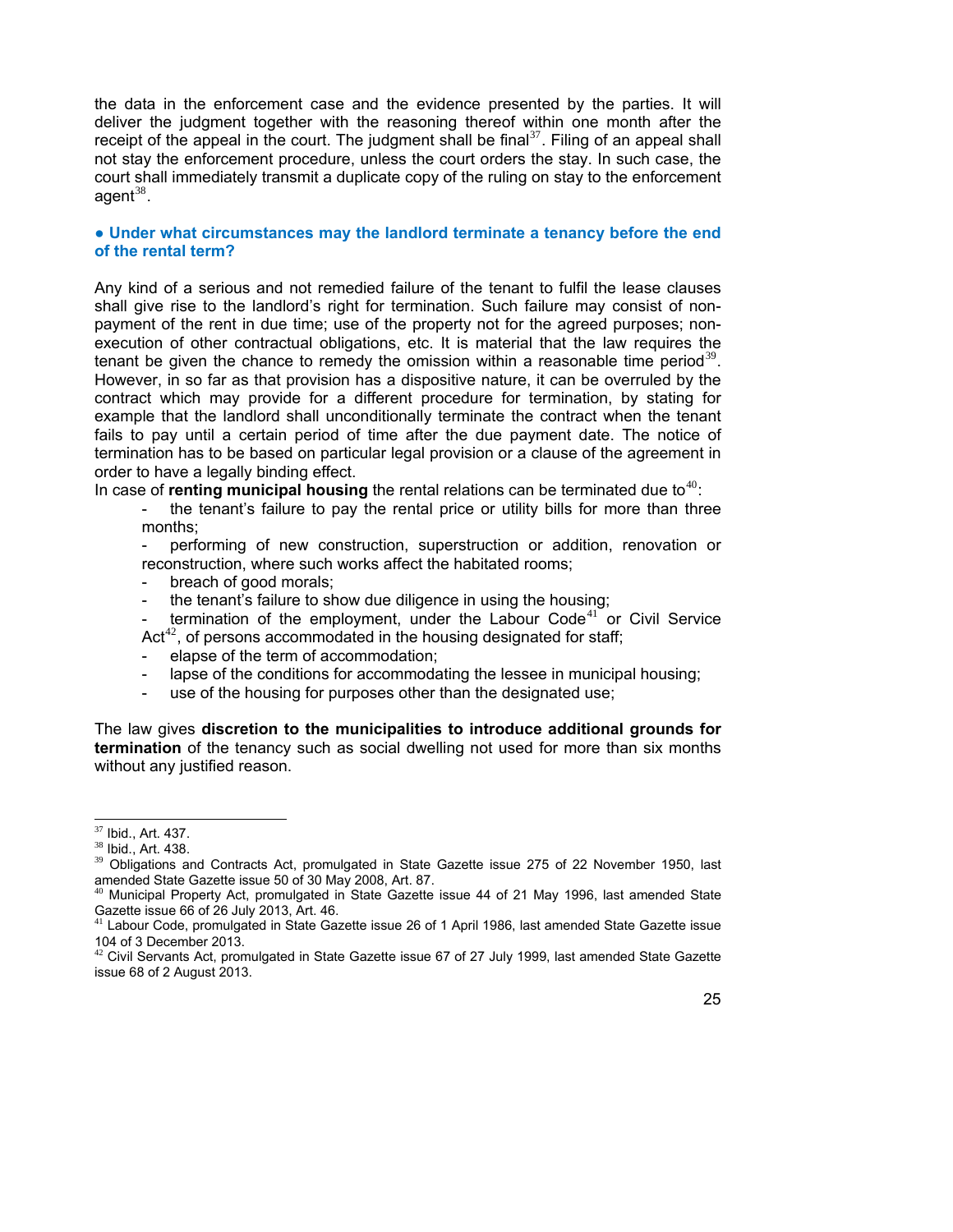**Tenancy relations with the state shall be terminated** on the following grounds: (1) due to termination of the employment contract or the official relations with an employee accommodated in a departmental residential property; (2) where the tenant or a member of his/her family acquires a home or villa fit for constant occupation in the same city, town or village; (3) where the tenant ceases to satisfy the conditions for renting a residential property constituting state property.

#### **o Are there any defences available for the tenant in that case?**

In case of **eviction from public houses** the enforcement authority shall address a notice of voluntary compliance within fourteen days after the receipt thereof to the execution debtor. Where the property status of the execution debtor or other objective circumstances impede immediate enforcement, the enforcement authority, acting at the request of the execution debtor, may allow, on a single occasion that enforcement be carried out in whole after a specified time limit. In such case, the authority may determine additional conditions upon the non-compliance of which the deferral will be cancelled. Deferral shall be permissible for a fourteen-day period after the date of enforcement as initially appointed in the enforcement title.

#### **● What happens if the tenant does not leave after the regular end of the tenancy or does not hand in (all) the keys of the dwelling?**

**In the private rental market** if the tenant continues (against the will of the owner) to use the dwelling after the regular end of the tenancy or does not hand in (all) the keys of the dwelling the landlord cannot force the tenant to leave without a court decision and enforcement procedure administered by a bailiff. The lessor is also not allowed to lock the tenant out of the rented premises for whatever reason.

The enforcement procedure is governed by an enforcement agent ('съдебен изпълнител'), a self-employed or state officer who is authorised by the law to administer the entire process of the coercive enforcement of the judicial acts, also referred as 'bailiff' or 'enforcement judge'.

Eviction of **municipal houses** which are occupied without reasons shall be executed upon order of the respective district mayor. Such order shall be based on a findings protocol, specifying, among other things, the ownership of the property; the person who occupies the dwelling and the grounds for the occupation; the order for termination of the tenancy, etc. The eviction order shall be notified to the interested persons in accordance with the rules of the Code of Civil Procedure<sup>[43](#page-25-0)</sup>. For the enforcement of the order the assistance of the police authorities may be sought.

In all cases the landlord may demand compensations from the tenant for the duration of retention of the dwelling beyond the negotiated period of rent.

If after the expiration of the term of the lease the use of the property continues with the knowledge and without the objection of the lessor, the contract shall be deemed extended for an indefinite term.<sup>[44](#page-25-1)</sup> As a result, when a lease contract is implicitly

l

 $43$  Code of Civil Procedure, promulgated in State Gazette issue [59](http://pravo5.ciela.net/Dispatcher.aspx?Destination=Document&Method=OpenEdition&DocId=2135578612&Category=normi&Edition=0&lang=bg-BG) of 20 July 2007, in force from 01.03. 2008, last amended State Gazette issue 66 of 26 July 2013.

<span id="page-25-1"></span><span id="page-25-0"></span><sup>44</sup> Obligations and Contracts Act, promulgated in State Gazette issue 275 of 22 November 1950, last amended State Gazette issue 50 of 30 May 2008, Art. 236.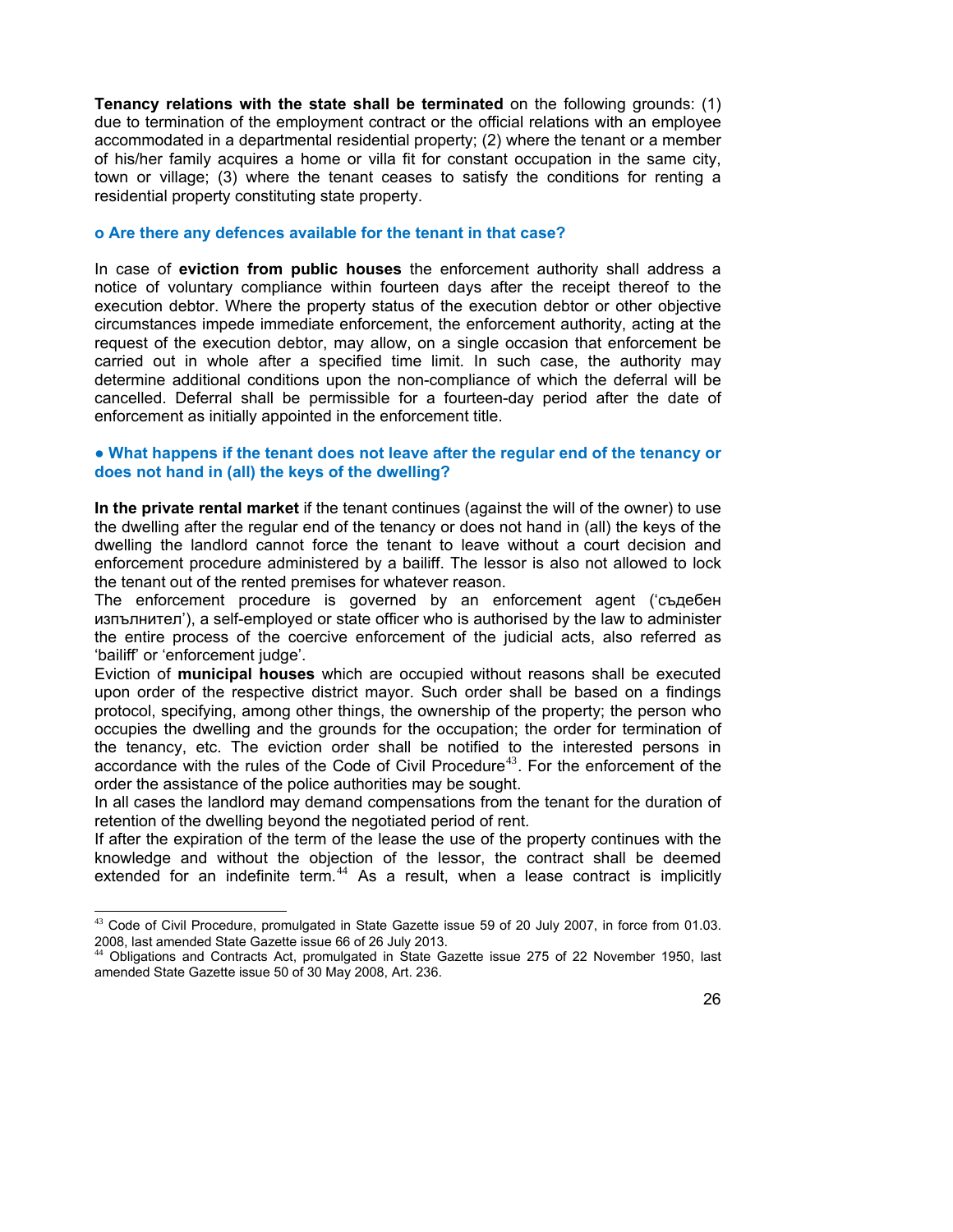prolonged after the expiration of its term, a one month notice would suffice for the landlord (tenant) to terminate it.

#### **4.3. Return of the deposit**

**● Within what timeframe and under what conditions does the landlord have to return the tenant's security deposit?** 

The timeframe and conditions of returning the tenant's security deposit could be freely negotiated based on the freedom of the contract principle.

The landlord will not be entitled to keep the deposit for reasons which have not been agreed upon or without providing any reason as such case would give rise to tenant's claim against the landlord.

#### **● What deductions can the landlord make from the security deposit? o In the case of a furnished dwelling: may the landlord make a deduction for damages due to the ordinary use of furniture?**

The security deposit serves as guarantee against possible damages and/or unpaid expenses upon termination of the agreement. In the lease the deposit must be specifically arranged in respect to the expenses it should cover. In practice it is refunded upon the tenant presenting the landlord evidence that all utility bills have been entirely paid and the dwelling is returned in the agreed condition.

The landlord may make a deduction or refuse to return the deposit if able to prove that there are damages of the dwelling, its equipment and/or furniture. He would be entitled to do so under the following conditions: the deposit and its purposes are stipulated in the written agreement or it is agreed verbally and in the beginning of the tenancy relation and at in its end a delivery-acceptance protocol was signed between the parties, including the condition of the dwelling, its equipment and furniture.

#### **4.4. Adjudicating a dispute**

**● In what forum are tenancy cases typically adjudicated?** 

#### **o Are there specialized courts for adjudication of tenancy disputes?**

The regular procedural rules establishing the competence and the jurisdiction of the courts and the appellate procedures apply for the disputes originating from rent contracts. Special courts or other jurisdictions reviewing such cases do not exist.

The cases originating from **private tenancy** are reviewed by the regional and the district courts and by the Sofia City Court under the general rules for distribution of the jurisdiction between the courts.

Only very small portion of cases reach the higher court instance – the Supreme Court of Cassation – due to the threshold of 5,000 BGN (app. EUR 2,500) financial interest involved in the case when it relates to civil disputes (BGN 10,000 (app. EUR 5,000) when the case involves commercial dispute)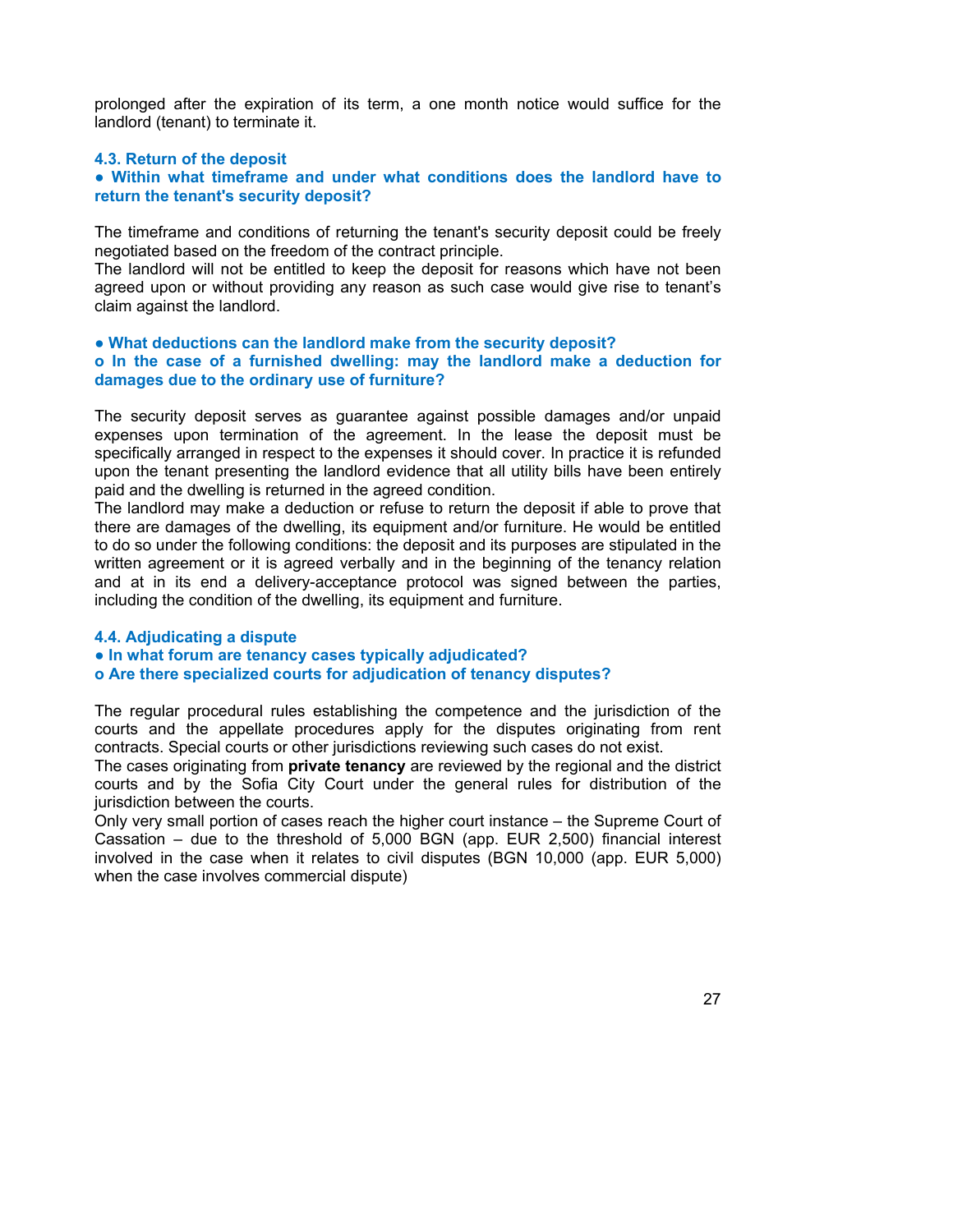In the area of **social housing** the orders of municipalities can be appealed before the administrative court following the procedure set out in the Administrative Procedure  $Code<sup>45</sup>$  $Code<sup>45</sup>$  $Code<sup>45</sup>$ .

The disputes arising from tenancy relations in a state owned house (departmental houses rented by the staff of the respective state body) are reviewed under the common civil law and civil procedure rules $46$ .

#### **o Is an accelerated form of procedure used for the adjudication of tenancy cases?**

Slow court proceedings in several cases also carry a risk of increased losses of time and money demotivates parties and significantly increases distrust in the judiciary.

To minimise the risks of slow and expensive judicial procedures for solving disputes, connected with tenancy relations, the parties could notary verify the tenancy contract, so they can use quick judicial procedure. Also parties could agree on an arbitration clause and to address the dispute before the court of arbitration, which in many cases is considered to provide faster dispute resolution service.

#### **o Is conciliation, mediation or some other form of alternative dispute resolution available or even compulsory?**

Tenancy related disputes are most commonly resolved by mutual agreement between the parties, or, regrettably, by relinquishment of the respective party's claims (unpaid rent or utility bills) due to the fact that their financial value does not justify the initiation of proceedings, which in the outcome may turn to be more costly than the disputed right itself. Although the legislation provides for a variety of means for extrajudicial dispute resolutions, such as mediation and arbitration procedures, they are very rarely used by the parties to rent contracts. Mediation as a form of alternative dispute resolution is hardly used not only as regards a dispute between landlords and tenants of residential properties but in general. The major tool for institutional dispute resolutions still remain court proceedings.

#### **5. Additional information**

**● How does a prospective tenant proceed in order to get social or subsidized housing (e.g. dwellings offered by housing associations, municipalities, public bodies etc.) or housing allowances?** 

#### *Social housing*

l

Eligibility for social housing in Bulgaria is dependent on the fulfilment of the following criteria set at the municipal level (usually by the regulation on the procedures for defining housing needs of citizens, tenancy and sale of public housing):

- 1. they do not own a home, villa or residential plot or more than 1/6 of the common parts of such property;
- 2. they do not have factories, workshops, shops, warehouses for commercial use;

<sup>&</sup>lt;sup>45</sup> Administrative Procedure Code, promulgated in State Gazette issue [30](http://pravo5.ciela.net/Dispatcher.aspx?Destination=Document&Method=OpenEdition&DocId=2135533037&Category=normi&Edition=0&lang=bg-BG) of 11 April 2006, in force from 12.07.2006, last amended State Gazette issue 104 of 3 December 2013.<br><sup>46</sup> State Property Act, promulgated in State Gazette issue 44 of 21 May 1996, last amended State Gazette

<span id="page-27-1"></span><span id="page-27-0"></span>issue 66 of 26 July 2013, Art. 24, para. 1.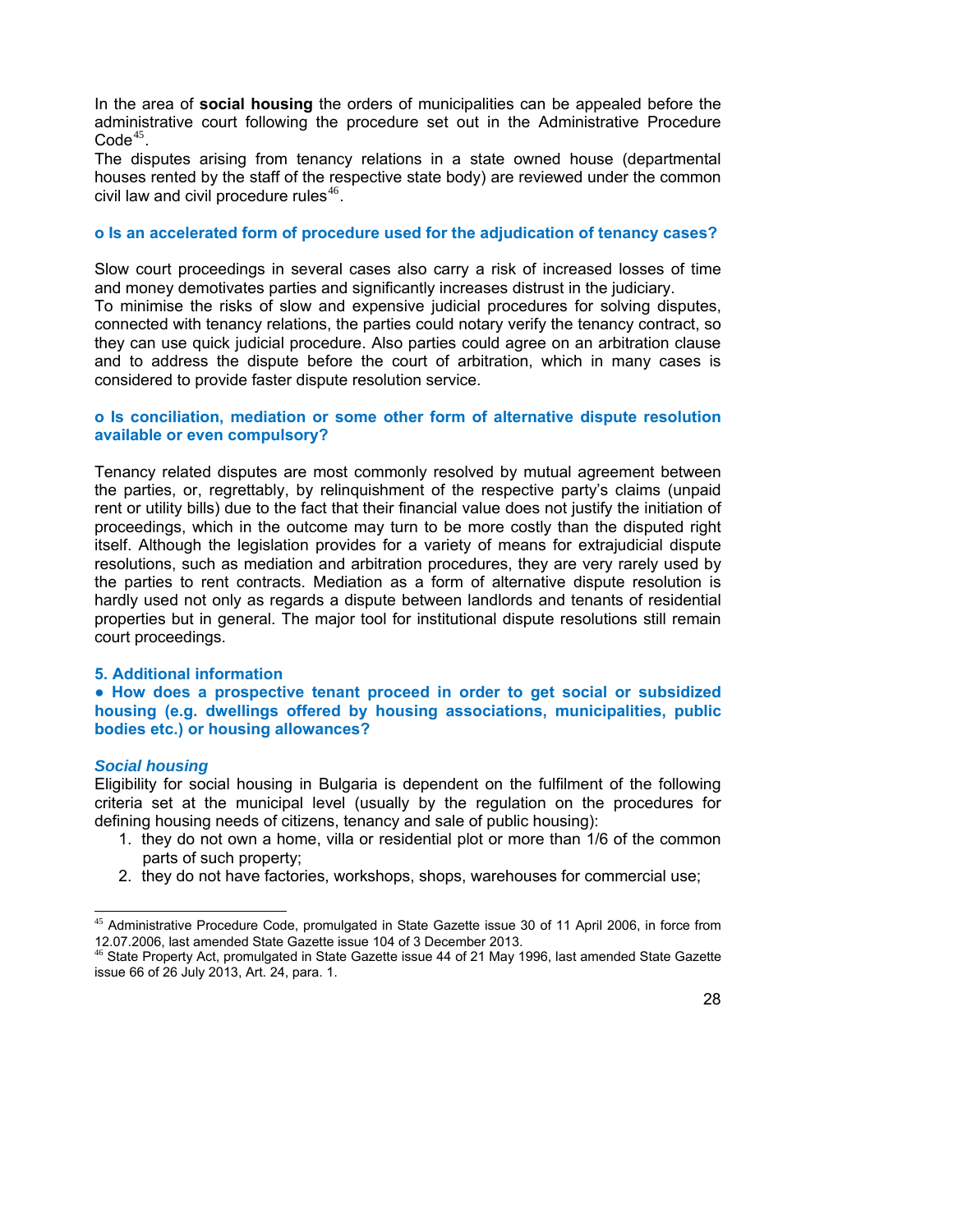- 3. they do not possess other assets overriding a given value fixed by Municipality Councils;
- 4. they receive a limited gross monthly income per family;
- 5. they have had permanent address in the respective municipality for five years without interruption;
- 6. they never squatted in public housing, or their rental contract for such housing was not terminated as a result of culpable violation of the rules by the tenant;
- 7. they have no financial obligations to the municipality
- 8. they have insufficient living space.

Eligible individuals and families are grouped in a housing register depending on their housing needs in the following groups:

- $\triangleright$  persons, whose houses have been restored to their former owners under Section 7 of the Law for Reinstatement of the Ownership of Nationalised Real Estates<sup>[47](#page-28-0)</sup>;
- $\triangleright$  public housing tenants who are affected by new construction, upgrading or extension, overhaul or reconstruction;
- $\triangleright$  citizens who do not have any accommodation in a residential area, and have been accommodated in non-housing facilities for at least a year (such as sheds, cellars, attics etc., places unfit for habitation, unacceptable from a sanitary point of view, or at risk of collapse);
- $\triangleright$  families renting premises based on free rental contract for at least one year until the submission of documents for filing in the register;
- $\triangleright$  persons or families occupying insufficient living space.

Usually, in the case of families being in the same group, priority is given to:

- $\triangleright$  families with two or more children;
- $\triangleright$  single parents of minor children;
- $\triangleright$  families where one member with a disability level of over 50%;
- $\triangleright$  voung families;
- $\triangleright$  families who have lived longer in poor housing conditions.

There are several other forms of subsidized accommodation in public housing (with preferential rent rate); these include hostels for students and soldiers, and officers of the housing units in the state administration (Council of Ministers, ministries and state agencies etc.).

In order to be eligible for dormitory accommodation, students need to meet a minimum level in educational performance. They are also classified according to family income, and students with lower family income are given preference.

#### *Housing allowances*

l

The most popular form of housing affordability related subsidies is the heating allowance. Individuals and families from most vulnerable groups<sup>[48](#page-28-1)</sup> can submit applications and receive targeted allowance for heating during the heating season (5

 $47$  Law for Reinstatement of the Ownership of Nationalised Real Estates, promulgated in State Gazette issue 15 of 21 February 1992, last amended State Gazette issue 53 of 30 June 2006.

<span id="page-28-1"></span><span id="page-28-0"></span> $48$  Persons living alone, persons with a permanent disability, orphan children, single parents with a child under the age of 18 (if learning), pregnant women 45 days before birth, elder people living alone etc.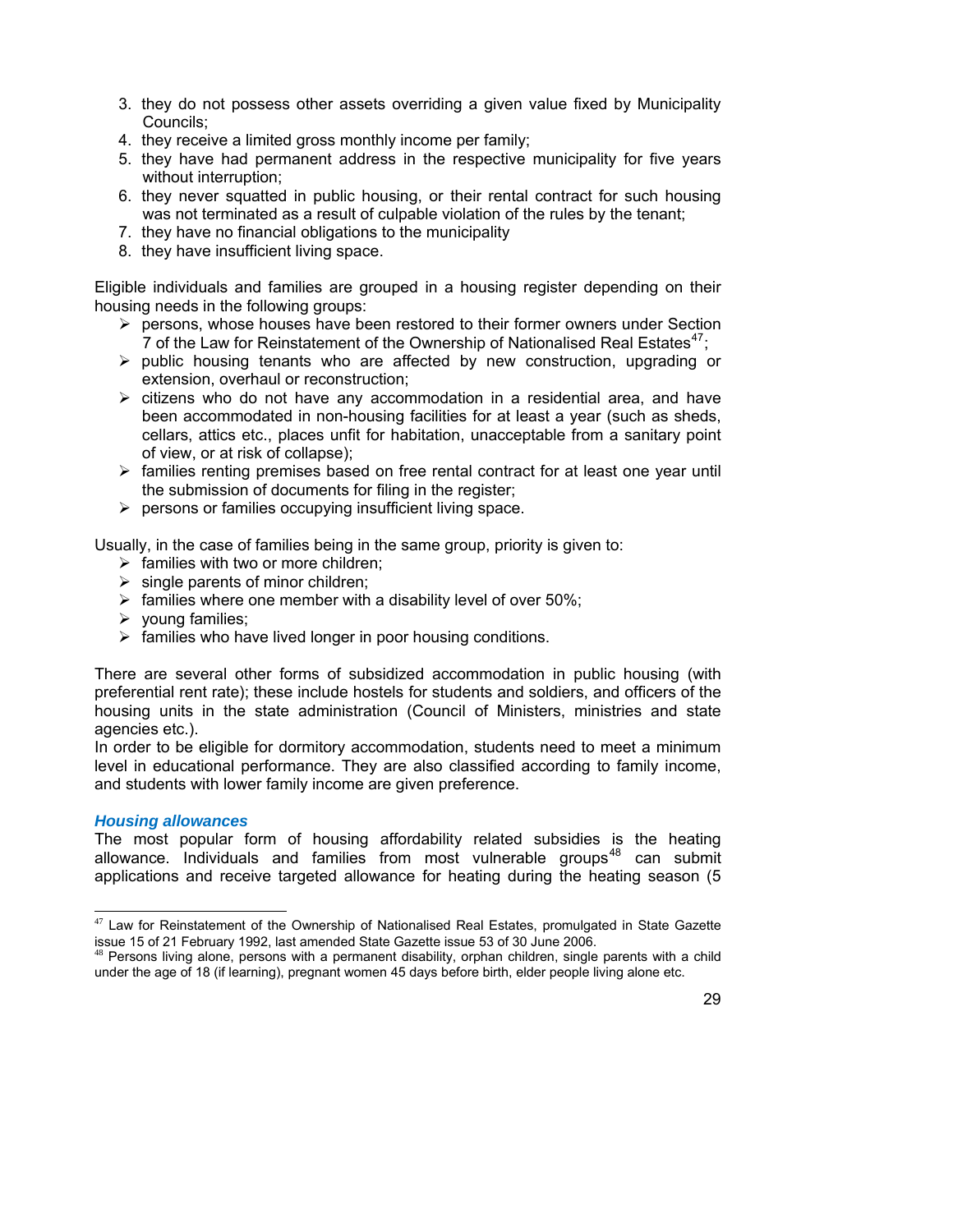months). The Annual report for 2010 of the Agency for Social Assistance shows that app. 260,000 persons and families received app. EUR 36 million heating allowances for the heating season 2009 - 2010.<sup>[49](#page-29-0)</sup>

Another type of social assistance is targeted assistance for rental payment for municipal housing. This type of support is available to a limited number of beneficiaries: tenants of social dwellings, who are: (1) orphans under 25; (2) who have completed social vocational training in a public training center; (3) elderly people (over the age of 70) living alone; and (4) single parents. The eligible persons should have income from the previous month up to 250 per cent of the differentiated minimum income. The social allowance covers the entire amount of rent (no garbage fee). However, given the fact that the social housing stock in the country (especially in the bigger cities) is much less than the demand of households from vulnerable groups that qualify for social housing, many of them are not able to use this type of social allowance simply because they are not accommodated in social houses.

There are also specific cases of housing related social allowances, like the targeted subsidy provided to disabled persons, for the reconstructions of the home in relation to their disability. The targeted assistance is received after the repair; it is documented through submission of invoice. Social worker from the 'Social Assistance' Directorate inspects and certifies by a social inquiry that the reconstruction is made to ensure the free movement of the person with a disability. In 2010 only fifteen persons with disabilities received targeted assistance for reconstruction of housing<sup>[50](#page-29-1)</sup>.

#### **● Is any kind of insurance recommendable to a tenant?**

According to the Law for the Ownership[51](#page-29-2), unless otherwise decreed or agreed, the user must: pay the expenses related to the use; insure the property in favour of the owner and pay the insurance premiums.

Usually the insurance market in the area of housing is connected to the mortgages: the banks requirements for mortgages include obligatory insurance.

In 2012, for a third consecutive year, the housing insurance market is dropping down in both major insurance operations directly related to housing – the fire and natural disasters insurance and other property damages. These kinds of insurances are recommendable to a tenant however there are very few cases of tenants ensuring the rented abode.

#### **● Are legal aid services available in the area of tenancy law?**

l

In very rare cases legal aid in the area of housing in Bulgaria is provided by some human rights non-governmental organisation – for example those protecting the human rights of ethnic minorities. In most cases the protection is against evictions from social houses (or state and municipality owned land).

The lack of financial access to legal aid for some poor social strata (some of which like students and pensioners partaking in tenancy relationships) decreases willingness to

<sup>&</sup>lt;sup>49</sup> Agency for Social Assistance Annual Report for 2010, Agency for Social Assistance, 2011, 5.

<sup>50</sup> Agency for Social Assistance Annual Report for 2010, Agency for Social Assistance, 2011, 9.

<span id="page-29-2"></span><span id="page-29-1"></span><span id="page-29-0"></span><sup>&</sup>lt;sup>51</sup> Law for the Ownership, promulgated in State Gazette issue 92 of 16 November 1951, last amended State Gazette issue 105 of 29 December 2011, Art. 56, para. 2.